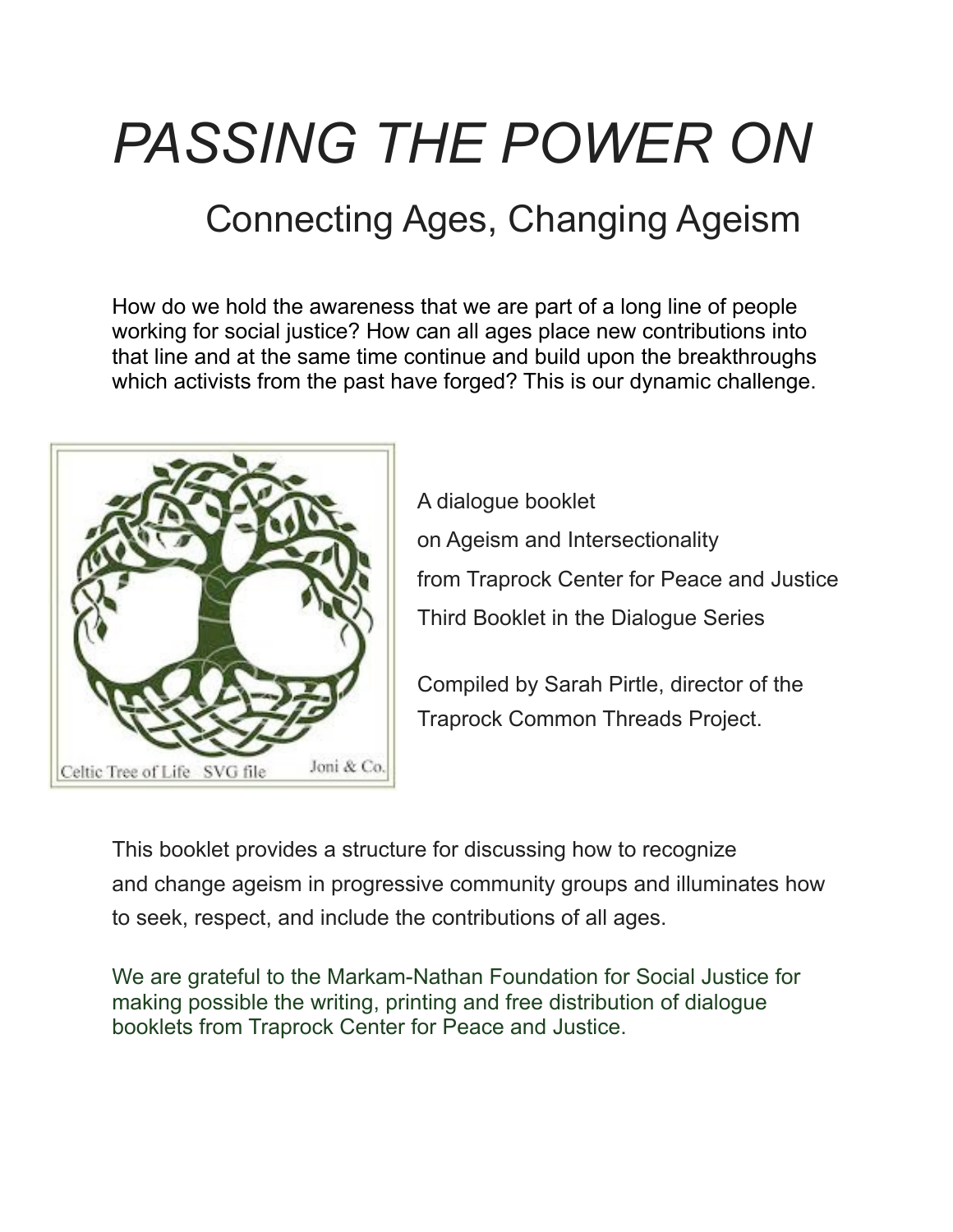

### **1. OVERVIEW**

What power do we want to pass along? People of every age have things to teach and things to learn. At the crux of ageism is how we pass power and what kind of power we pass.

The problem of ageism includes elders not making room for youth leadership and it includes youth not taking the chance to sift and incorporate experiences of elders and those who've come before in history.

Ageism affects both directions of the age spectrum. Generally people younger than twenty and older than sixty are treated with less respect in this culture. We don't want to replicate that engrained problem. At Traprock we want the communication discoveries we make to be available. This booklet provides details about the work we are forging in this area.

As part of the Common Thread dialogue series of Traprock Center for Peace and Justice, Larkin Christie and I co-led a day-long conference on ageism and then a shorter three-hour workshop. We are leaders who are more than fifty years apart in age. We want the design that we used and the comments which were made by participants to be available so that other progressive circles and social-change organizations can work with these formats and develop their own directions.

We felt we were doing something new. This was the first time we had heard of where people gathered and gave permission to each other to talk about ageism and where people consciously set out to describe and discover together what it does and how to address it.

**How we described the events**: "Every age has something to teach and something to learn. This day will foster multi-age understanding, friendships and collaboration. As we articulate ways that ageism comes up in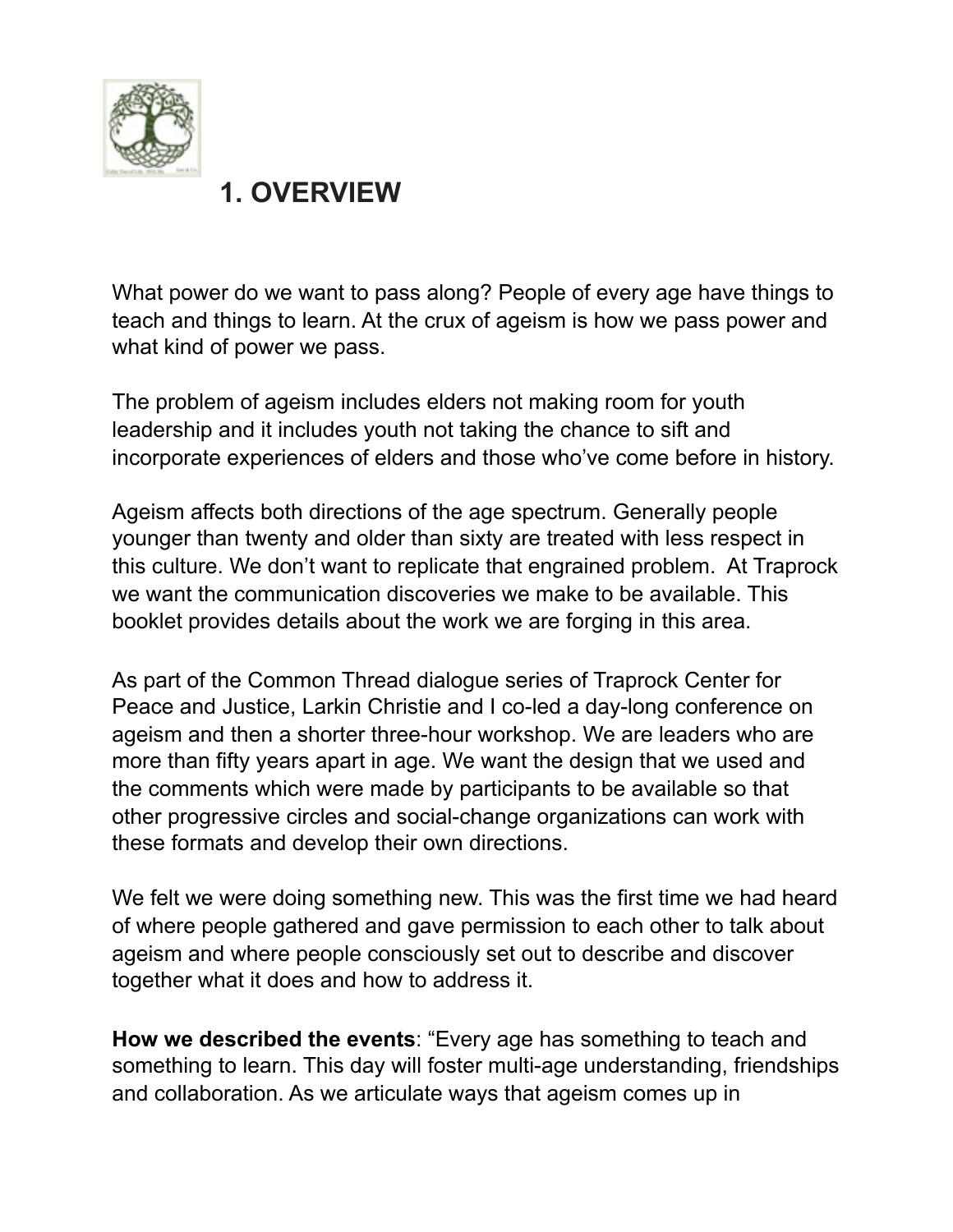progressive circles, working on it can make us a more supportive community and more effective in our activist work. This is a day when you will be encouraged to discover helpful new insights."

#### **Why focus on ageism?**

"Age is a road in the intersection of oppressions that is often not talked about and acknowledged but, like every other oppression, it contributes to holding all the others in place. We can feel more alone if other people aren't facing it, so we want to have these conversations more directly."

--- Larkin Christie, age 16,

Youth Rise Together co-founder, Whately, MA

"Ageism hits at the fundamental continuity of life -- one age relating to the next, passing knowledge, and making new knowledge. The work for social justice is stronger when there's shared history, cumulative gains, insights and practices gathered and passed along to each succeeding generation. I am realizing how central it is to be able to pass progressive power from generation to generation. That depends upon trust and communication."

-- Sarah Pirtle, age 68,

Traprock Board member, Shelburne Falls, MA

### **2. INTRODUCTION TO THE PROBLEM OF AGEISM**

*We can make a commitment to a sustainable life that leaves a real legacy for our children. We must learn how to metabolize the truth.*

 *--* Lama Willa

When we start to examine ageism, we open up a deeper understanding about what respect looks like for any of us. That's the journey we are invited to take -- to seek insights about valuing each person within our shared web of life.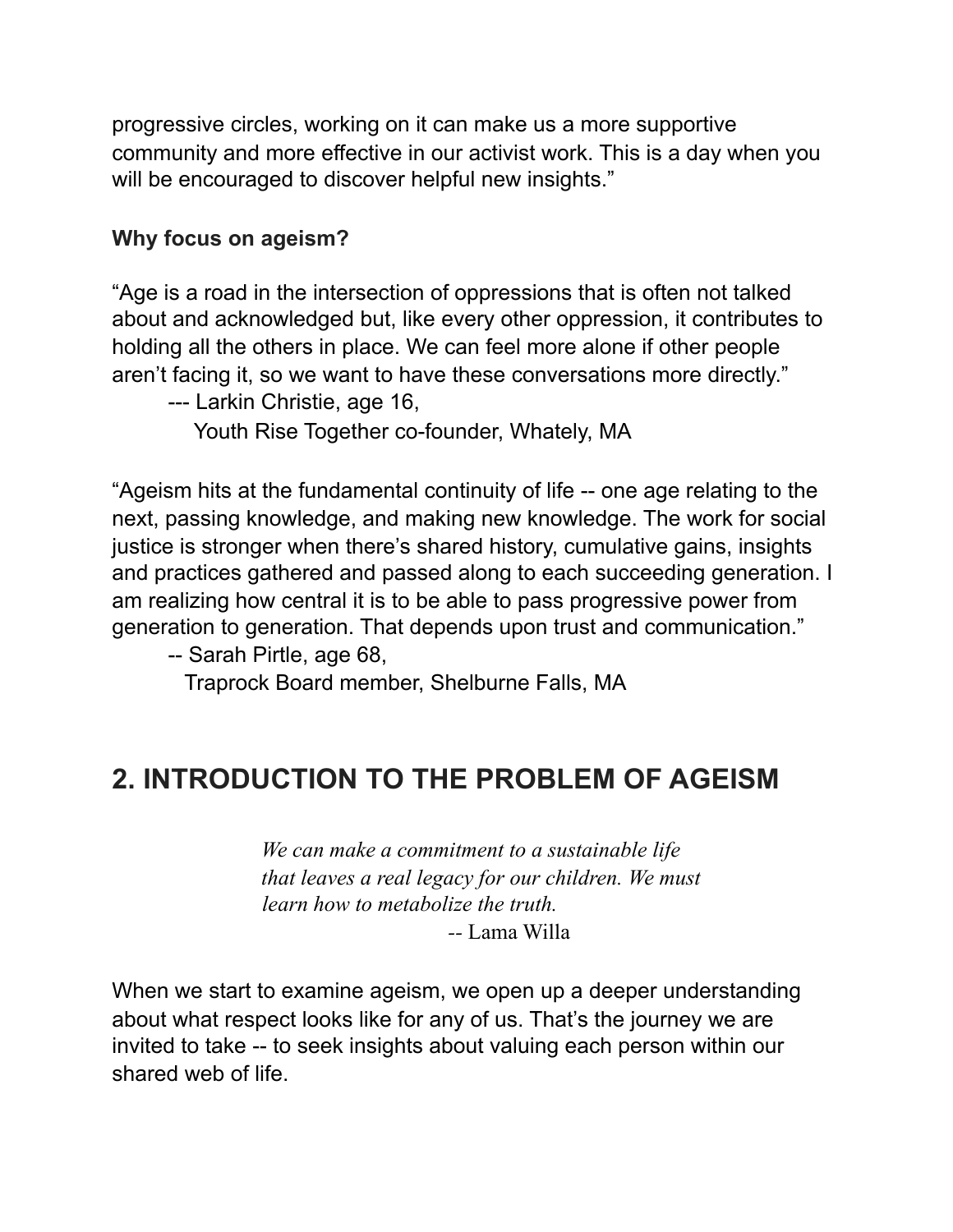These gatherings gave people a chance to think freshly. The format of this booklet is that we start with a general look at the dynamics of addressing ageism. Next, the basic workshop design that we used will be presented. Following this will be more collected comments which could be used to start conversations. Just as a braided rope is stronger than a single strand, we have braided our efforts to compile this resource. The voices you'll hear are many for we have also added in the stories and observations of people of every generation.

One participant shared this realization, "It's occurring to me that the word "age" is really both a noun and a verb. All humans no matter how long they have been alive are in the process of aging."

"I believe the key to fighting ageism is keeping an open mind, and trying to understand the perspectives of different generations and what they face. I want people to not make assumptions about me based on my age and when we meet each other I want to recognize that we are both just human. Before today I wasn't aware that older people experience ageism as well, so I found it interesting to connect with people on that shared experience, even if we have experienced it in completely different ways."

-- Anonymous conference participant

A seventeen-year-old shared details of her feelings. "I experience ageism often, especially in activism work. The thing I struggle with most when facing ageism is how to respond. In the conference today, during the likeages break out, I feel like I got some ideas about how to 'speak up'. But beyond speaking up as a young person, I've realized how important it is for older people to be allies of younger people.

I don't think progressive older people realize things they do that I feel are demeaning. Some examples are the problem that comes up when they turn to us and ask us to speak up, thinking they are doing that in our favor, but really it puts a spotlight in an uncomfortable way. I want to ask older people to not 'out' young people in groups by thanking them or asking them to speak for their age or generation as a whole. Instead I want them to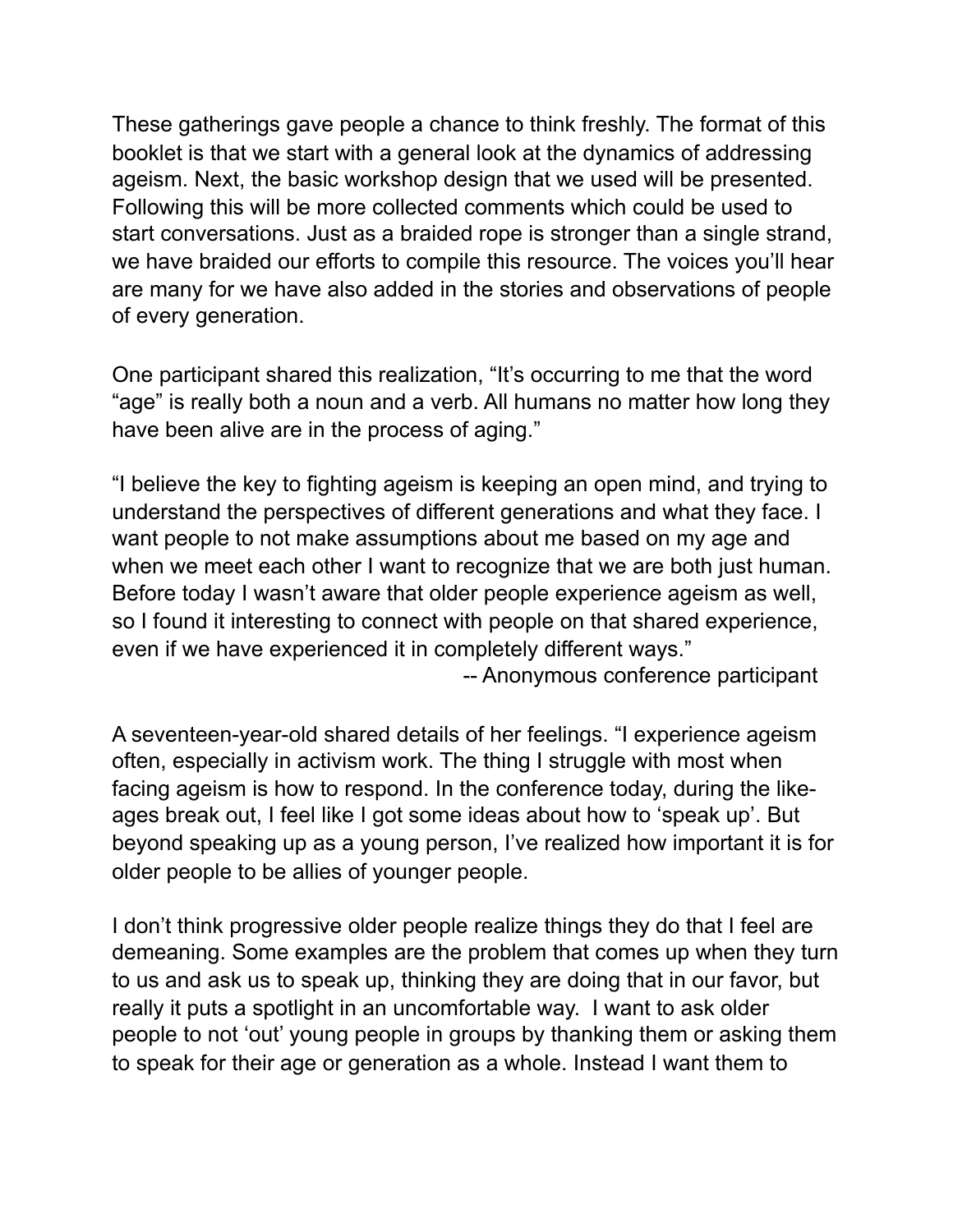have a sense of true and real mutual respect toward young people as valuable and equal members of a community."

 As we began to identify our ages, a person who is age 15 said, "There seems to be a window of ages where no one wants to say how old they are. It's as if they are ashamed that they are a person who may be 'growing old.' When you're a kid you are always so specific about your age, because  $7\frac{1}{2}$  is so much older that 7. You'd compare with your friends -- Well, I'm seven and three quarters. Yeah? Well, I'm almost 8. Then I think when you reach 80 or over, all of a sudden you start saying your age again. No one makes it to 100 and says they are only 95. Why should we be ashamed of that window? We are all human, and we are all still growing and changing as much as we were when we were kids."

One of the problems that comes up in multi-age communication is if older people don't expect a younger people to make wise observations and they overly compliment or laugh and make a joke such as "I wouldn't have been able to figure that out when I was your age." That's disrespectful, and yet it's common for older people to express surprise to hear such a wellthought comment coming from someone who is fifteen.

Ashton Applewhite in her brilliant book, *This Chair Rocks: A Manifesto Against Ageism*, offers a pivotal question: "What might an age-friendly world -- friendly to *all* ages that is -- look like?"

> "Ageism is the last acceptable prejudice. It's a prejudice against our future self. Everyone is old or 'future old.' Aging is living." -- Let's End Ageism - Ashton Applewhite TED TALK

Often discussion about ageism looks in one direction. Author Margaret Guilette gives voice to disrespect of elders: "The sudden onset of agerelated shaming can occur anywhere—the shove in the street, the cold shoulder at the party, the deaf ear at the meeting, the shut-out by the personnel office or the obtuseness of a government."

--*Ending Ageism* by Margaret Gullette, Rutgers University Press.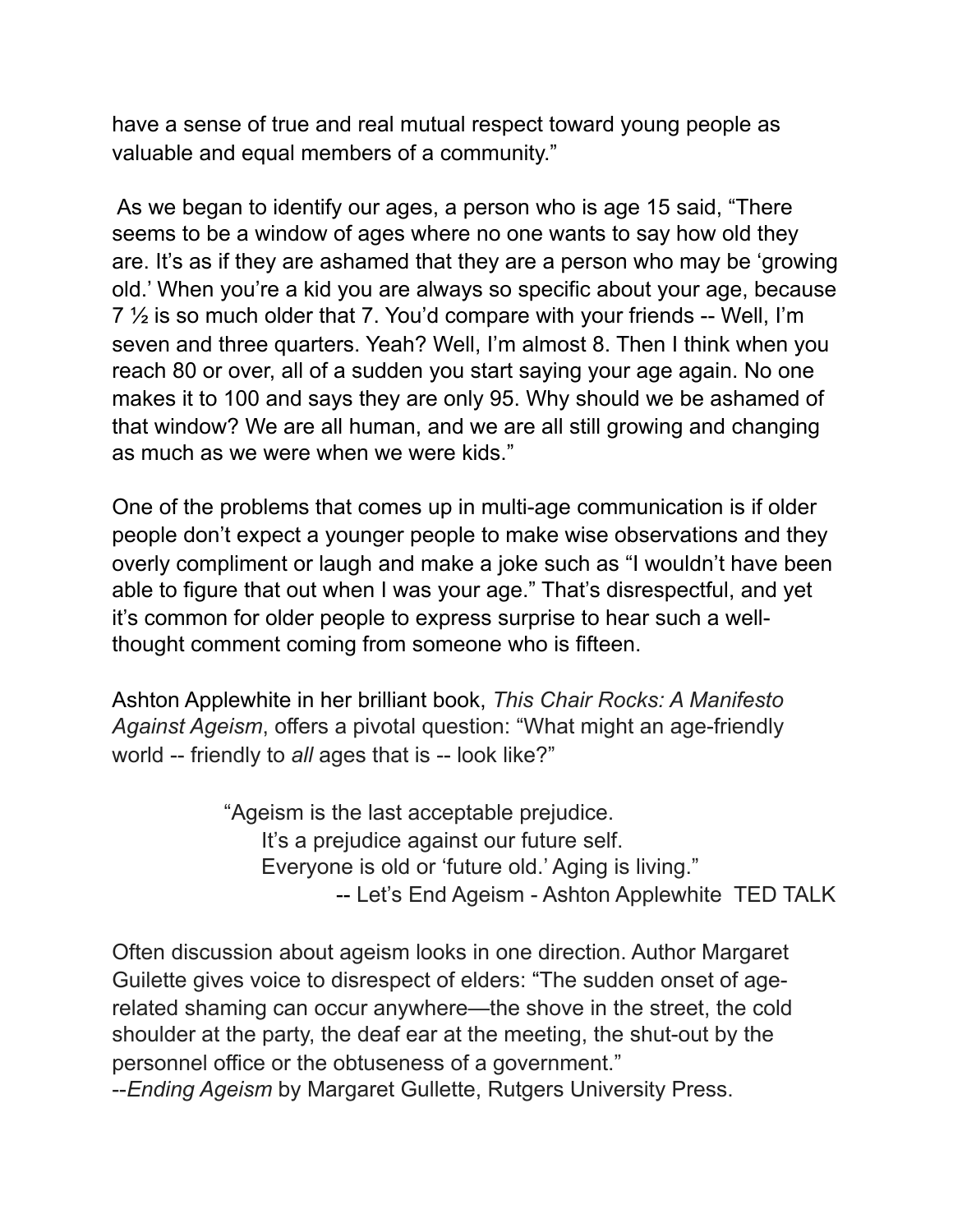Let's also include the other direction of disrespect -- that of disrespect for younger people. I would add that likewise the disregard of those under twenty can happen anytime.

Examples:

- \* a nervous laugh from older people after a younger person speaks
- a joke made when the pronoun "they" is shared
- being asked to be the spokesperson for your generation
- treated as furniture rather than a person with an opinion
- receiving questions that feel demeaning.

This summary was created and presented by younger people at the end of the conference.

#### **How to Be an Ally to Young People:**

- Make sure you don't ask that one young person is in effect being treated as the representative of all younger people.
- Everyone should get an equal voice in the group.
- Don't laugh at a young person's comment as if it is cute.
- Expect young people to attend. If we aren't expected, we won't come because then the space will feel unwelcoming.
- Reach out directly to young people and extend a pure welcome. "We want you as people but we know historically you haven't been felt included so we're including you specifically."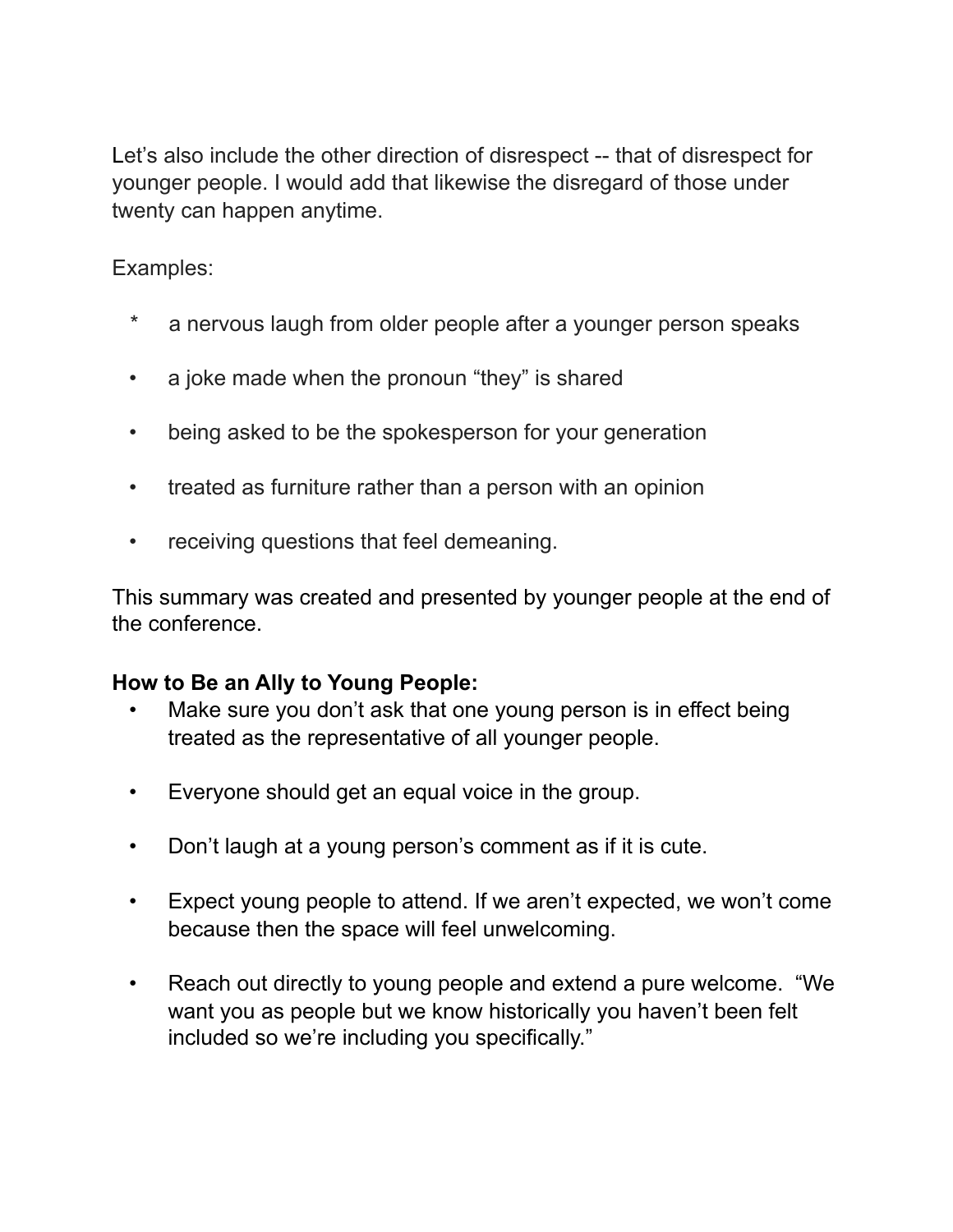- Realize that younger people can contribute by looking at things from a different angle.
- Talk to us because you are interested in us and look at us as your equal -- we can feel it when you don't.

Here's an example of unconscious bias. At a progressive gathering, a young woman detailed how she had started a youth-led organization that was democratically run with power sharing. An older activist posed a question and wanted to find out if there were adults who were helping to lead it. From her question, it wasn't clear if she wanted to picture it more clearly or if she worried that college age supporting youth wouldn't be adequate or if this was new and unfamiliar. The example of youth supporting and learning from each other broke an adult expectation of who are the helpers and revealed the self-sufficiency of youth leaders.

#### KEY QUESTIONS

How can we look at ways we are shutting out people from age-based assumptions?

How can we call into question the assumptions we unconsciously hold about people of different ages?

How can we examine the way we organize and plan events and the conversations we have so that we see any exclusion we might not have realized we were doing?

# **3. AGE, INTERSECTIONALITY, AND THE INTERACTION BETWEEN GENERATIONS**

Addressing ageism furthers all our work. Collaboration between ages is fundamental, yet it is undercut by the way that ages are separated in this culture, by misunderstandings and misperceptions, and by active mistreatment that goes unrecognized without intervention.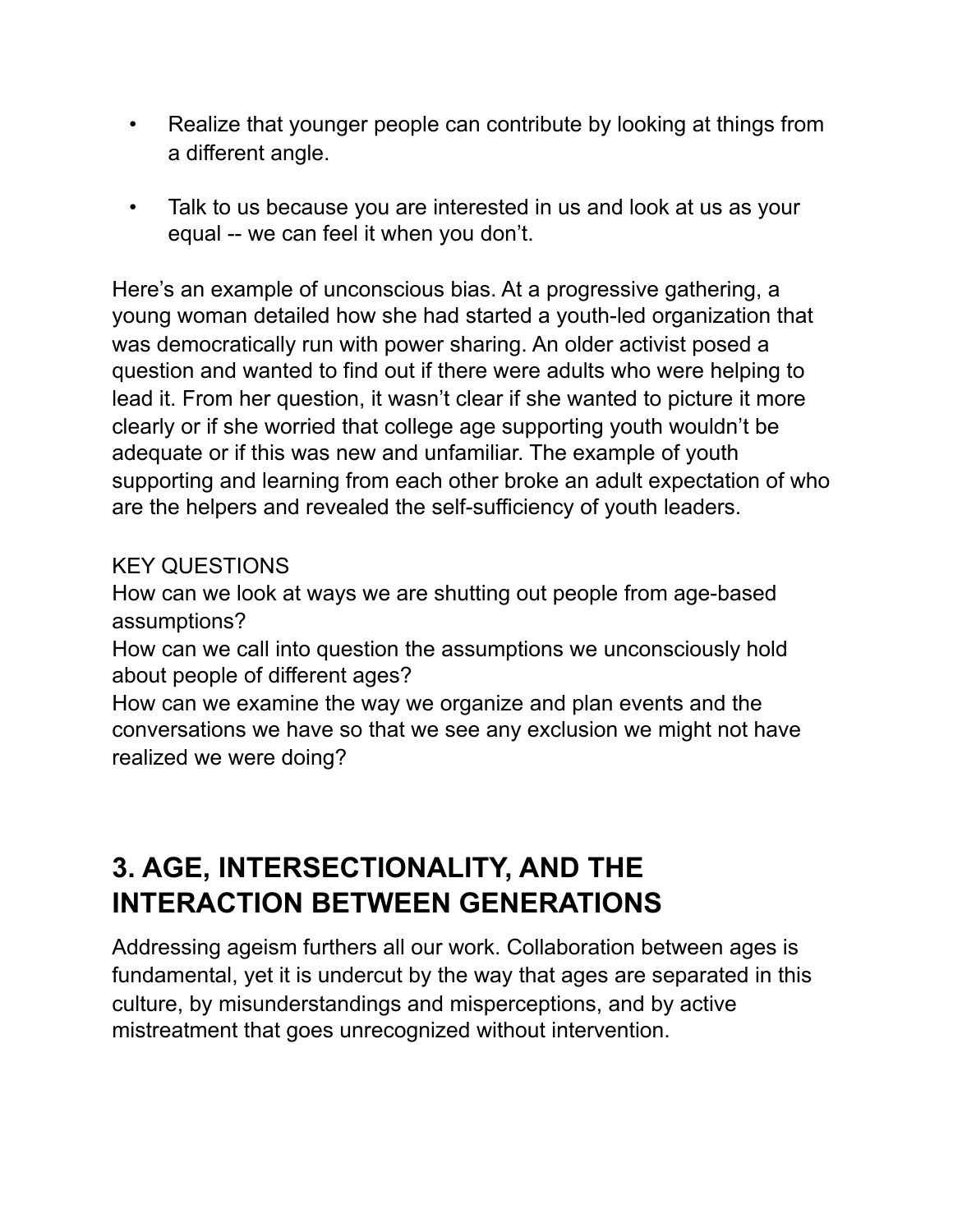When I first told people my age that I was helping to put together a conference on ageism, they assumed I was talking about what gets directed toward elders. But what actually drew me was the need for more support of younger people. If you think about the educational system, teachers of early childhood are undervalued. Teachers who work with younger children have less pay and less status. More specifically, what I saw were young teens who I knew well were being addressed by adults in ways that implied their thoughts weren't valuable.

Ageism is a form of oppression that happens frequently, but passes for acceptable behavior. When an NPR host talks down to talented teen musical performers featured on his show, this is ageism. When a male teacher comments upon the clothing of the girls and says they look attractive, it's a combination of ageism and sexism. When strangers label children shy who decide they don't want to talk to them at a restaurant, this is ageism.

Addressing racism and all oppression is embedded in this work. Our exploration has to be intersectional. We aren't putting a focus on ageism in order to minimize focusing on racism, or avoid focusing on any other oppression, and it is important to say that explicitly. Our work is intersectional from the start because we found immediately that ageism directly relates to racism, sexism, ableism, transphobia, the dominance of educational systems to shape what knowledge is passed, and other oppressions.

The workshops topics we set up were based on intersectionality. We offered three mixed-age workshops:

- Intergenerational Conversations about Gender Outside the Binary
- Race, Ageism, and Intersectionality
- Multi-age ways of addressing Sexism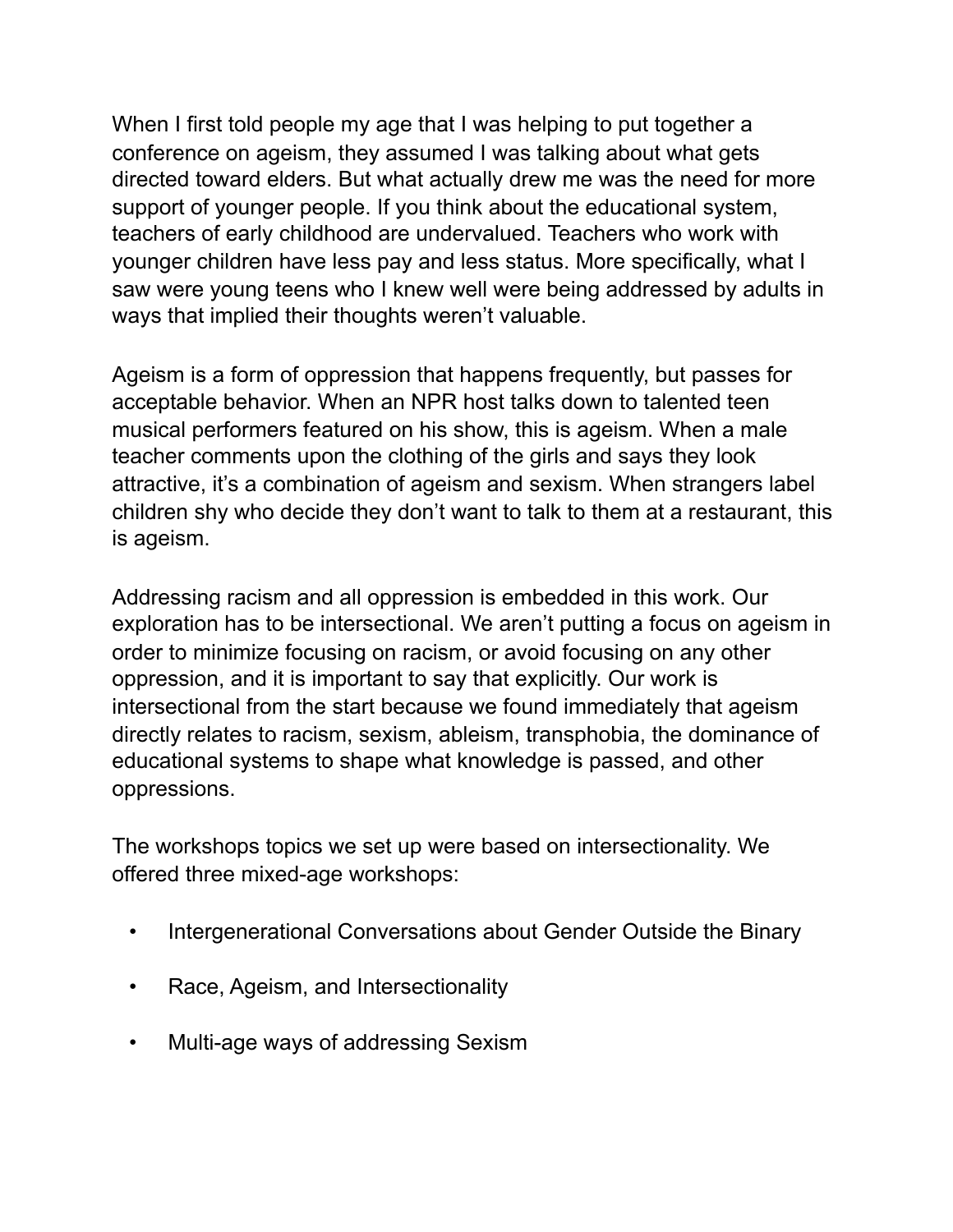The whole wheel of oppression reveals engrained othering, dominance and disrespect designed to narrow the distribution of power and privilege. The basic definition of oppression says that these 'isms" are not just about prejudice. They shut out voices, influence, and can be lethal.

Look what would be the impact if progressive people didn't address ageism. Progressive people would be separated from working together. The kinds of power analysis and other breakthroughs that come from each generation would be narrowed.

Regarding the oppression of ageism, the targeted group has been named as those people under twenty and over sixty. What is unique about ageism is that as we get older we move from being in the targeted group to the dominant group, and have the hindsight of our own experiences to help us be in solidarity and not pass along hurtful ways of relating.

A participant in the conference wrote in her evaluation, "At this multigenerational gathering I am struck by how people of different ages both bring valuable experience and wisdom. Older people bring what they've learned over more years and life experience, and younger people bring the perspective of growing up in a particular time, which offers a certain kind of clarity or understanding of issues that are especially relevant now."

One very problematic assumption is that young people aren't capable of thinking about and acting for social change. At the conference a person in their thirties asked when I got involved in activism. I explained that I was twelve. Through my Unitarian Church I got imprinted by the Civil Rights Movement with the core idea of solidarity and this commitment stayed life long.

In the closing, one person said, "It was extra lovely for me to be with all ages 15 to 77. There was a fresh honesty. We asked questions. We weren't trying to say the right progressive things that our age might say. What we heard was unexpected." Another wrote in their evaluation, "This day cemented intersectionality in an unexpected way."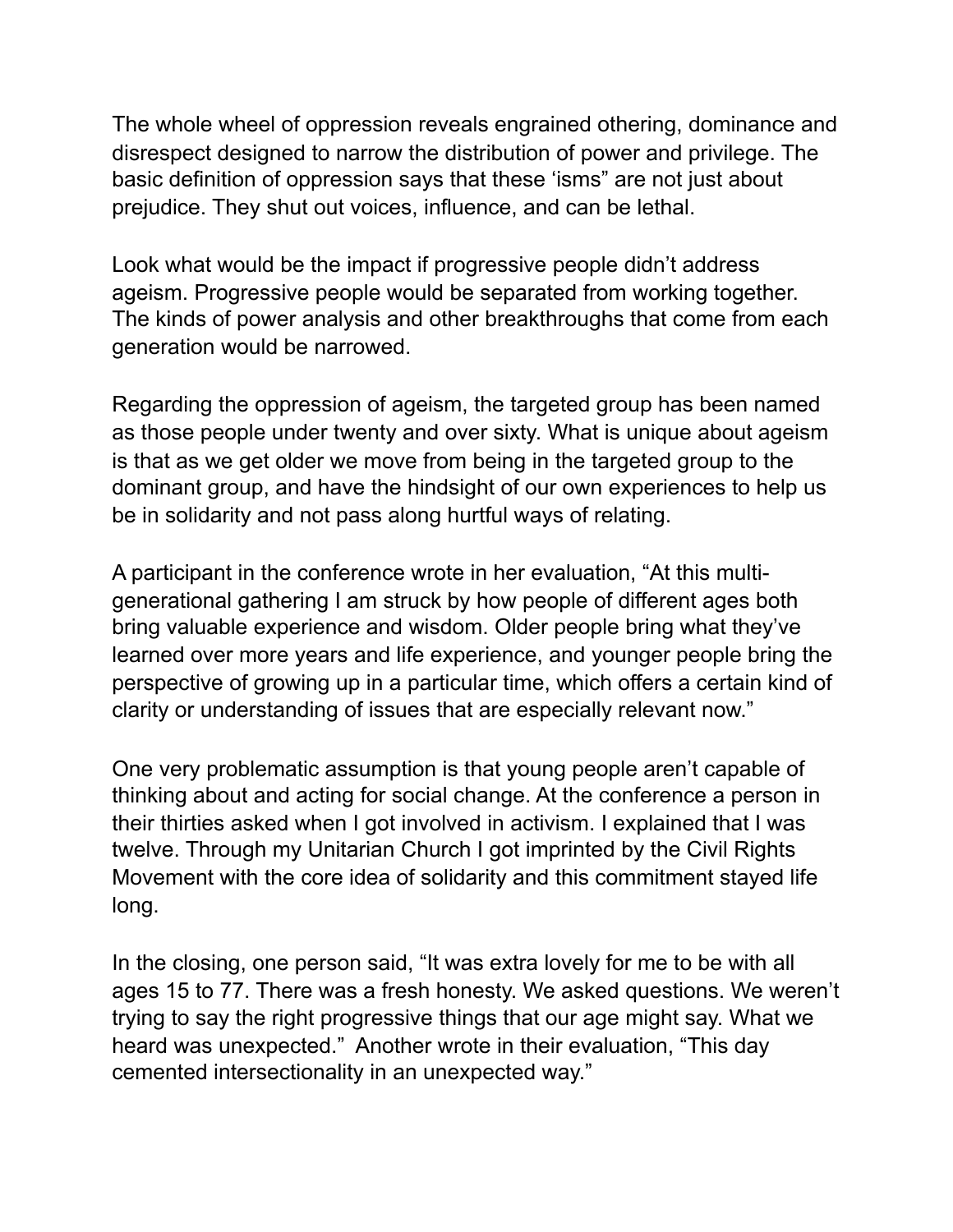# **4. WORKSHOP DETAILS: Connecting Ages, Changing Ageism**

We held the conference on Saturday January 6, 2018 running from 10 am to 3:30 pm and then we repeated a shorter version in February as a threehour class for the Sojourner Truth School. Our first conference brought face to face people ages 15 to 77. Our second workshop spanned ages 12 to 80. We met in three kinds of dialogue groups. Like ages talked together, and then we went into mixed-age groups of four. After processing this in the whole circle, lastly, we had topic workshops.

 Before presenting the full design of the day, a key ingredient of the dialogue was our use of questions throughout to focus our work. For instance, we put the first two questions on the flyer to draw people.

#### **GUIDING QUESTIONS**

What do you want to share with someone of a different age engaged in progressive work? What do you want to ask? What do you want people of a different age to know about your experiences? What difficult or harmful experiences in relationship to your age have you had that you'd like to describe? How can a person of a different age be an ally to you?

What assumptions do you not want others to make about you?

#### **DETAILS OF THE CONFERENCE PLAN**S

When: Saturday January 6, 2018

10 am to 3:30 pm. Arrive 9:30 to start on time.

Where: Northampton Quaker Meetinghouse.

Cost: Free with donations accepted.

All ages 6 and up are welcome to participate in the day.

Bring a lunch. Tea provided.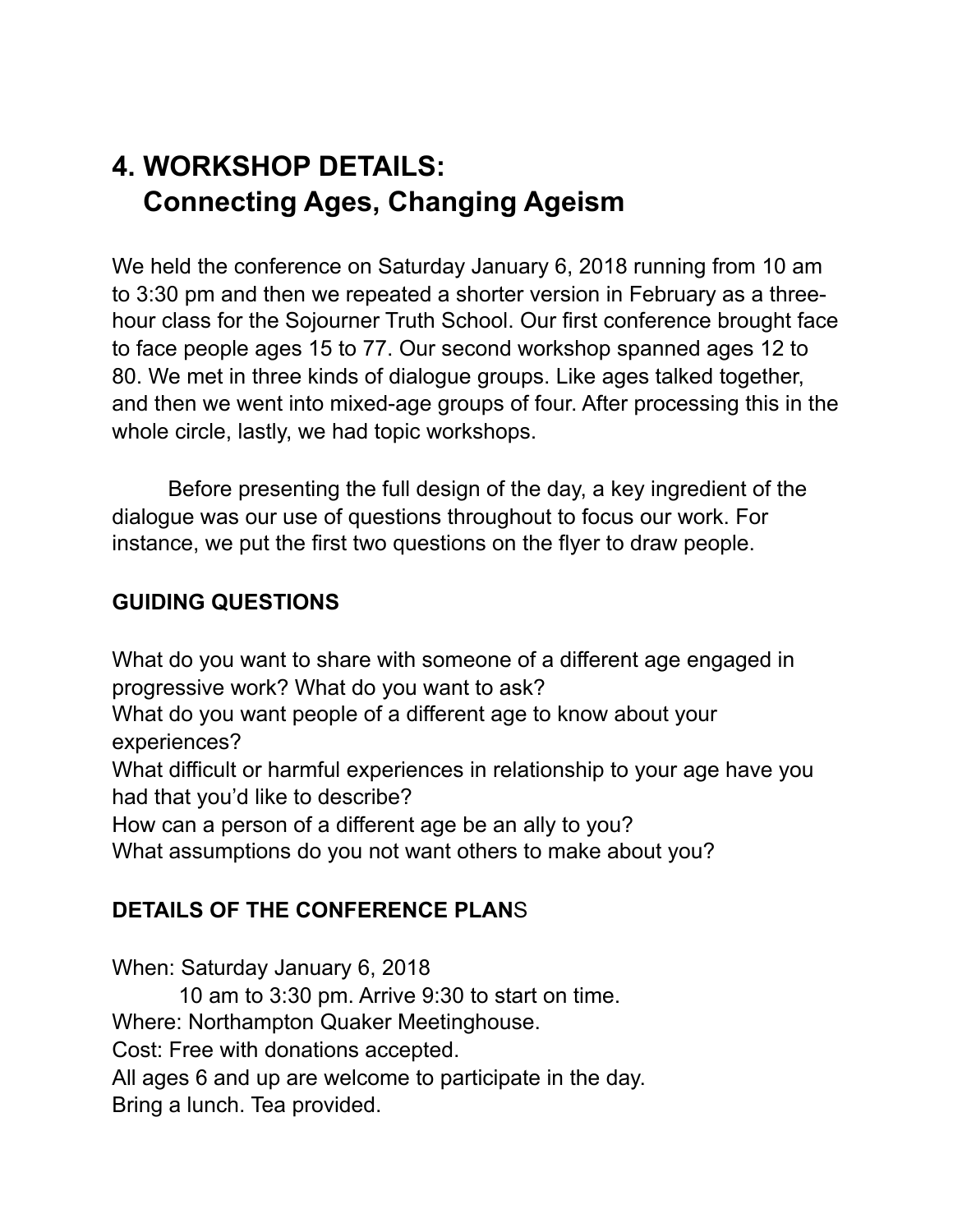Convenors: Larkin Christie, Youth Rise Together, and Sarah Pirtle, Traprock. This event is part of the Common Threads Program of Traprock Center for Peace and Justice.

Child care is provided for ages 3 and up if notified by phone in advance. The Activity Room will be available to people of all ages who need a break.

#### **AGENDA FOR THE CONFERENCE**

9:30 Arrive ahead of time to register

10:00 Group Circle and setting the tone 6 guiding questions Stepping up/stepping back Different ways ageism shows up Validating emotions

#### **Group Circle Introduction**

Leaders alternated taking the lead on these sections.

(1) Age is a road in the intersection of oppressions that is often not talked about and acknowledged but, like every other oppression, it contributes to holding all the others in place. This is the first gathering of this type that we know of where people have permission to talk about ageism and begin to describe and discover together what it does.

Read six guiding questions listed above.

(2) Introductory go-around:

We're going to start by hearing everyone's voice. Explain go around. Start by giving first name, then pause as the whole group echoes your name. Share town, age and pronouns, and another part of your identity.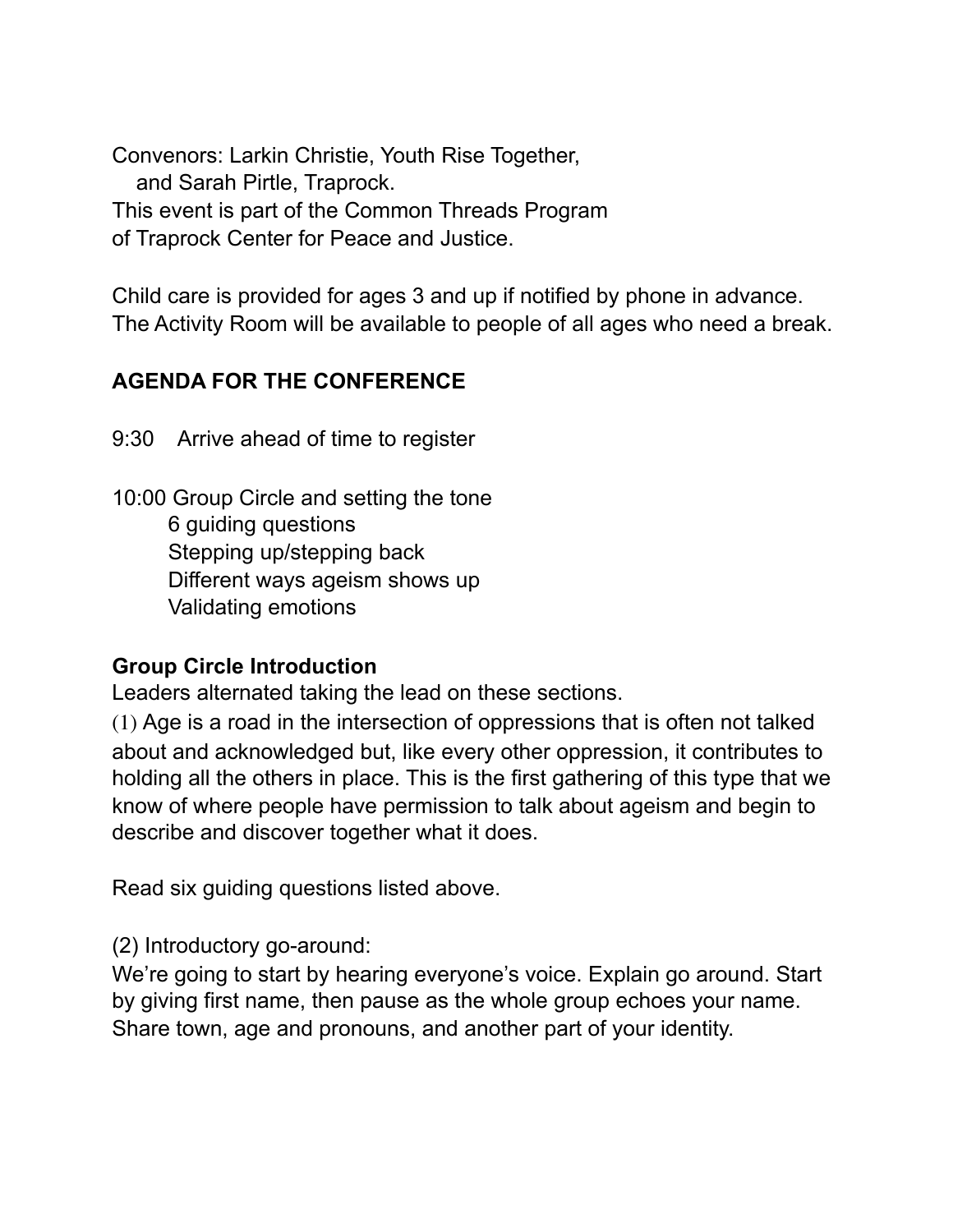We all have the fundamental right to be recognized for who we are. We'll be sharing pronouns in each section of the dialogues today. This can make it a safer social place. In order to change ageism my generation needs and wants to learn more of the understanding that younger generations have about identity. Another part of getting acquainted is to think about your own dimensions of diversity and share one other feature -- it could be your heritage, your spirituality, an interest. In other words we ask ourselves -- "What do I want people to know about me at the start?"

(3) Stepping up/stepping back. Moving up/moving back.

During today we want to make sure everyone's voice is heard. One way to help make that happen is to think about stepping up or stepping back. This has to do with how you usually show up in a group. If you tend to talk less, consider sharing more today, and if you tend to talk more, practice being a deep listener.

(4) Presentation of two frameworks for talking about oppression. Providing this background is important and is described in detail below.

(5) Validating emotions. During the workshop each person has the right to say "oops" or "ouch" if a statement is made that feels hurtful, disrespectful, or oppressive. Putting this in place is acknowledging as a group that we can and will make mistakes. We're all here engaged in this work to continue to learn how to be the most effective activists we can. Part of that is learning how to hear, "that didn't feel good, let's figure out how to make it better". Let's treat each other with compassion all day while continuing to uphold the value of learning.

(6) We moved into small groups of 2-4 to discuss one hope or fear for the day. Coming back to the whole group, there was an invitation for a few people to share in the whole group.

(7) Whatever age you are, feel free to give yourself space and time to advocate for yourself. There are many ways you can do this, but one important one for today is taking a break. People of any age can take a break in the Activity Room.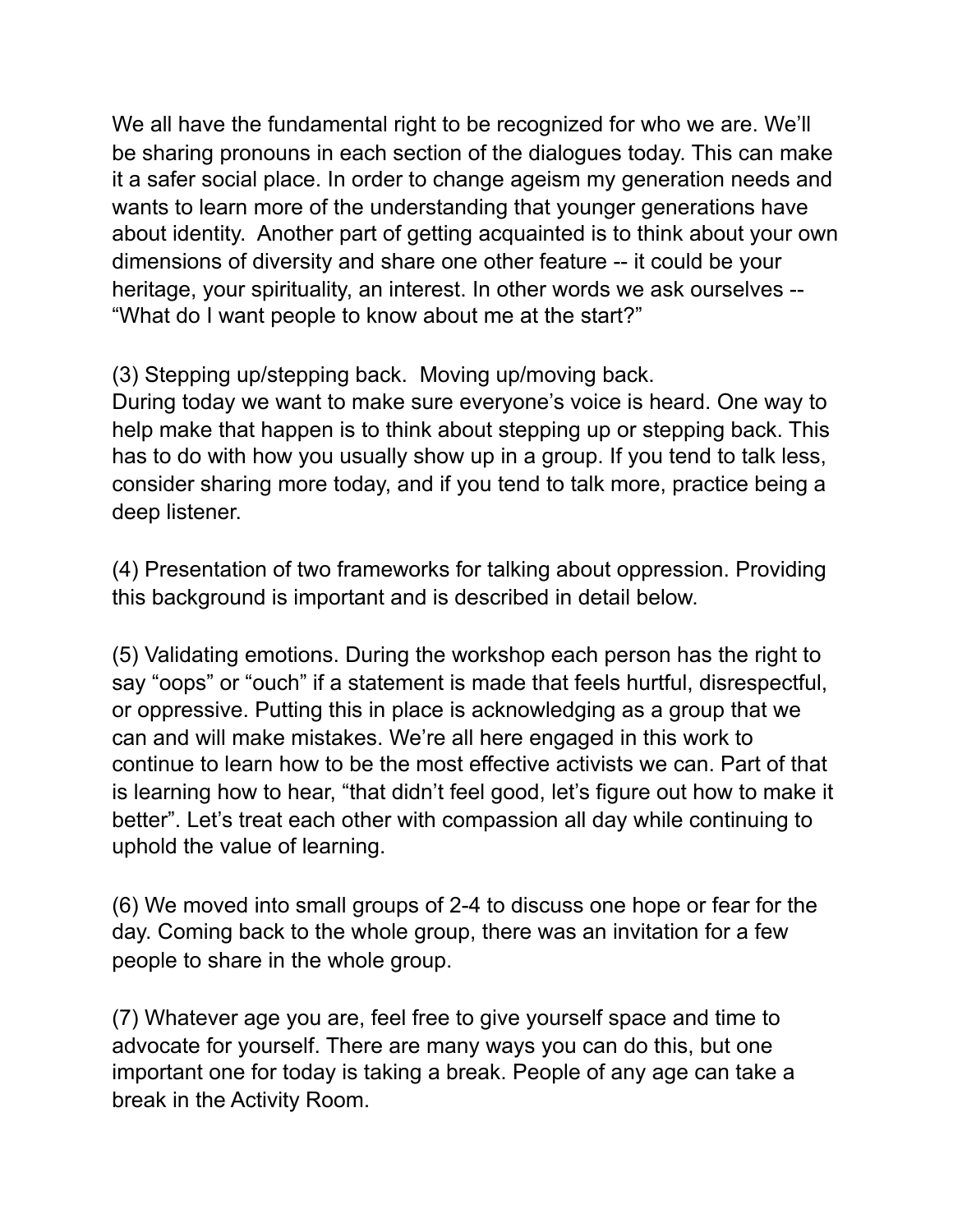Basic agreements -- not interrupting, confidentiality.

#### **Frameworks for talking about oppression.**

Here are two ways that interlocking oppressions have been diagrammed. One piece of paper shows a wheel with spokes, and one paper shows with the outline of a house.

Kimberlé Williams Crenshaw is credited with naming and developing the concept of intersectionality. Crenshaw is a full professor at Columbia Law School, where she is the founder and director of the Center for Intersectionality & Social Policy Studies. In the late 1970's the Combahee River Collective -- a Black lesbian feminist collective -- put forward their understanding and description of intersectionality.

In 1981 Equity Institute founded and directed by Carole Johnson and Joan Lester taught trainings with the diagram of a Wheel of Oppression. People in a workshop would be asked to define the spokes in the wheel and might answer -- racism, homophobia, anti-semitism, ableism. The idea is that each spoke keeps the whole wheel in place.

At the trainings we led we asked people to articulate the dominant and targeted groups in terms of that oppression. For ageism, usually it was said that people under 21 and over 60 were targeted.

How many people here are currently in one of these age groups? So unlike other oppressions, the effects shift as ages change and most everyone experiences being at some points targeted and some points dominant. This gives an opportunity to remember and hold solidarity.

Thirty-seven years ago Equity Institute began in Amherst, Massachusetts and led the first training on racism and homophobia for the Amherst police. They did the first racism training for staff and faculty at Smith College. They transferred their office to the Bay Area of San Francisco.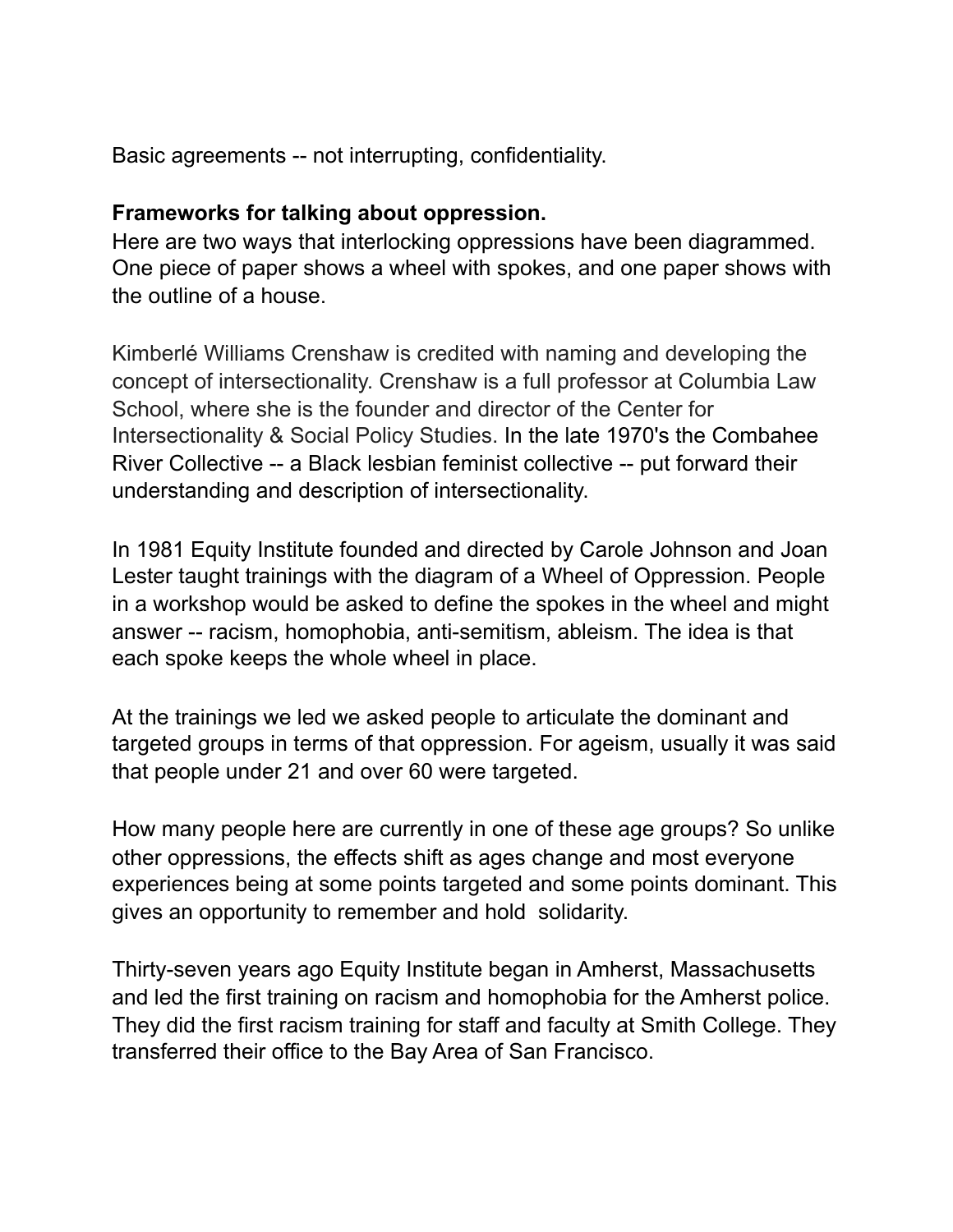This legacy helps us see the cumulative efforts among generations. We see how strong, pervasive and harmful is racism. Despite generation after generation of efforts, the system of white supremacy holds on. All generations are called to collaborate in changing this whole wheel of oppression. In solidarity we respect all genders and gender expansion and also work to change patriarchy. "I am not free while any woman is unfree even though her shackles are very different from my own," -- Audre Lorde

This second diagram has a picture of a house. It goes with Audre Lorde's words -- "The Master's tools will never dismantle the Master's House."

A group of facilitators in the Work That Reconnects network created this format and asked participants to list the bricks of this house. Oppressions that were already existing but not named back in 1981 by Equity Institute were added consciously -- for instance, Islamophobia, transphobia.

Another new concept could be called dominant oppression, which is a new term that I have invented to put together mental health oppression, oppression toward neurological differences, targeting of people with PTSD and priority given to dominator behaviors and bullying.

Today we are together in a life-building cycle. We want to dismantle the harmful lock of power and privilege and challenge ourselves to look at specific things we can do in our own organizing.

In this dialogue today we place ourselves in a different house than this house shown as the Master's House.

#### **FIRST DIALOGUE -- AGE-SIMILAR GROUPS** 10:45 - 11:25

We recommend having three groups for the age-similar dialogue.

Forming groups:

When we looked at the ages present in the room, the three groups we formed had these different ages: 15 to 24, 25 to 45, and 45 to 77.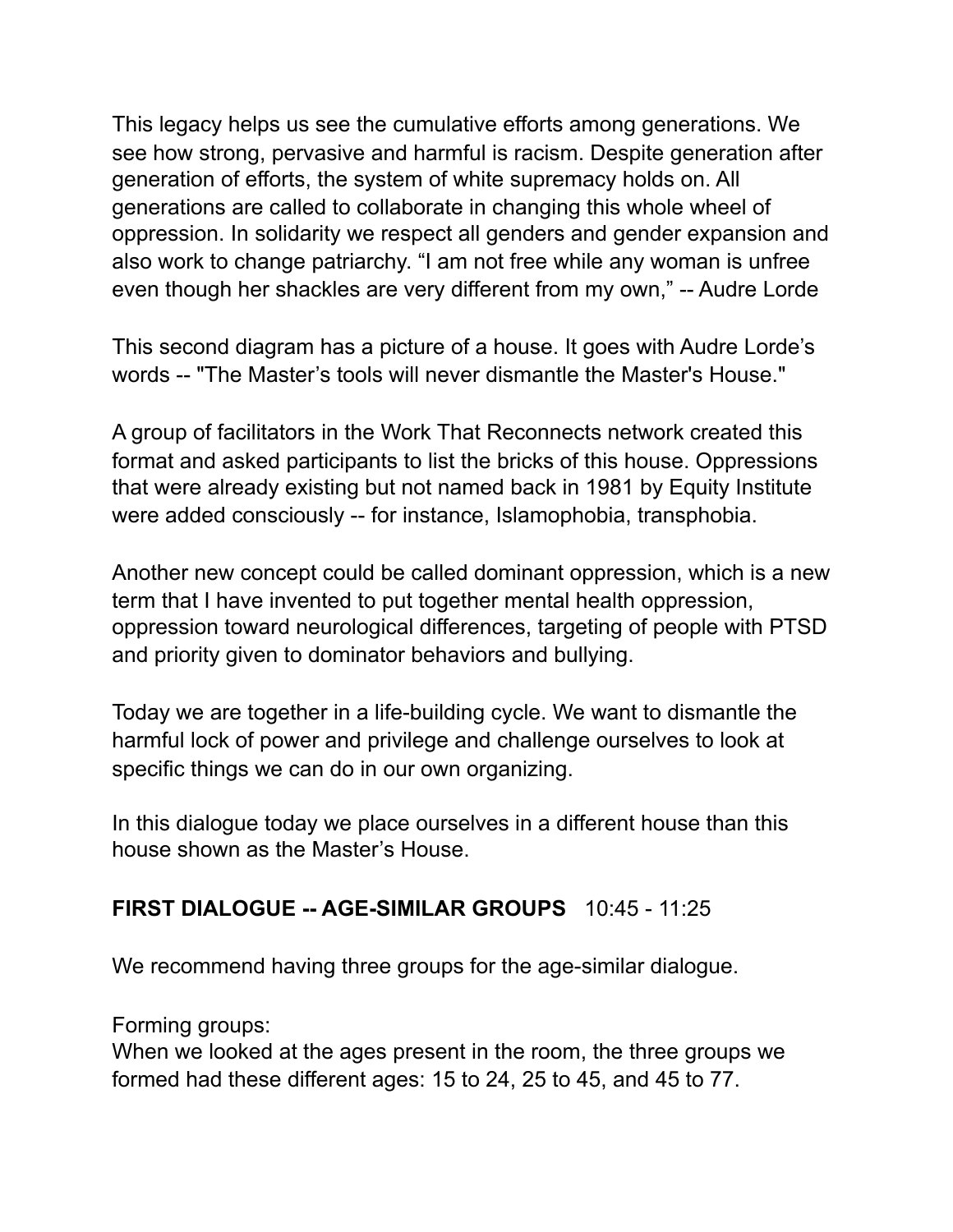Each person received a copy of these questions and had a chance to pick one question they wanted to speak to during their discussion.

How do you think your/our age affects how you show up in activism work? Do you feel respected in what you bring to a group?

Does nervousness around confirming age stereotypes make you less effective?

How do you wish people of other ages acted towards you and how is that different from how they do?

How can a person of a different age be an ally to you?

What assumptions do you not want others to make about you?

#### **SECOND DIALOGUE -- MIXED AGES**

11:30 We called people back from the dialogue with similar ages. To create smaller groups of mixed ages, first we stood in the age-similar groupings we'd had. From these, we walked toward someone of a different age and mixed ages together to form groups of four.

Small multi-age groups of 4 people share experiences. Half-hour 11:45 - 12: 15

Step one for multi-age groups -- Share name, pronouns, age.

Step two -- When you were in same age groups, What surprised you? For instance, things you didn't know other

experienced as well, things you haven't experienced that others did, etc.. What feels important for others to know that was said in your group?

Step three -- Also, use the sheet of questions for the age-same groups to help you think about what you want to share during this dialogue..

HOUR FOR LUNCH 12:15 Lunch brought by participants and big tables set up.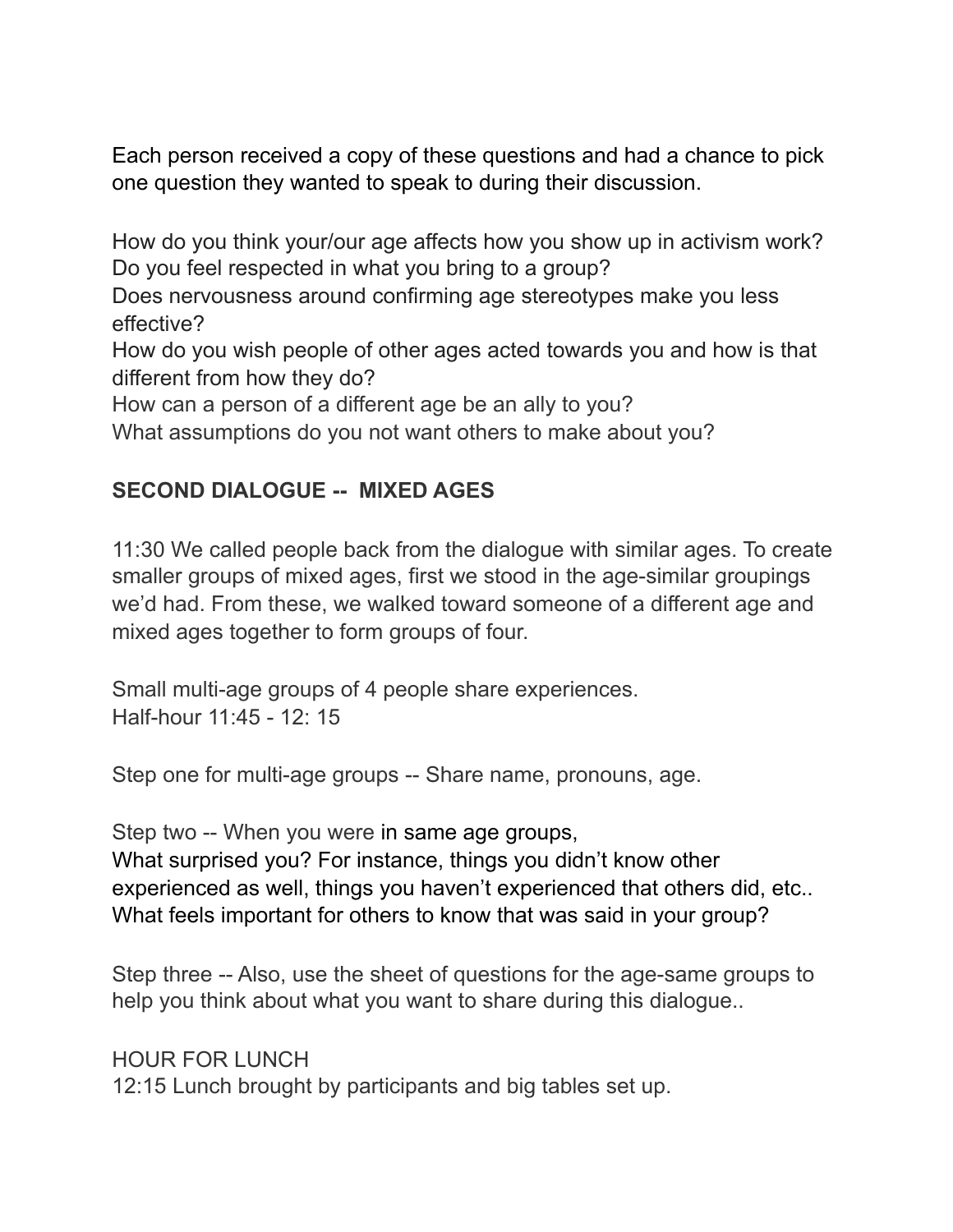1:15 BE ON TIME.

Song call back. "Keep on moving forward," by Pat Humphreys. Do a general introduction for five minutes about -- How does addressing ageism further all our work? What are breakthroughs of new understanding?

#### **DIALOGUE THREE --**

## 1:35 - 2:35 **THREE INTERSECTIONAL TOPIC WORKSHOPS**

Race, Intersectionality and Age

Multi-age ways of addressing Sexism

Intergenerational Conversations about Gender Outside the Binary

Announce workshops, introduce co-leaders, and run them no matter what size the group is.

Before dividing, turn to someone nearby to think out loud about where you want to go.

**Process agreements**: Each workshop group will begin with a go-around sharing name, pronouns,

and the option of sharing briefly one source of influence on your life -- a person, event, experience, identity.

After this go-around, sharing will be optional to recognize all the styles of participation which include listening and having the right not to share.

#### **Intergenerational Conversations about Gender Beyond the Binary**

This conversation is focused on how people of all ages can understand and support people whose gender does not fit with what they were assigned at birth. We may discuss how to craft an event that honors everyone, why patience and kindness are key, or any other topics that attendees are excited to talk about.

In this workshop we'll be talking openly about our gender identities with people of many gender backgrounds. Please be mindful of that when choosing to attend.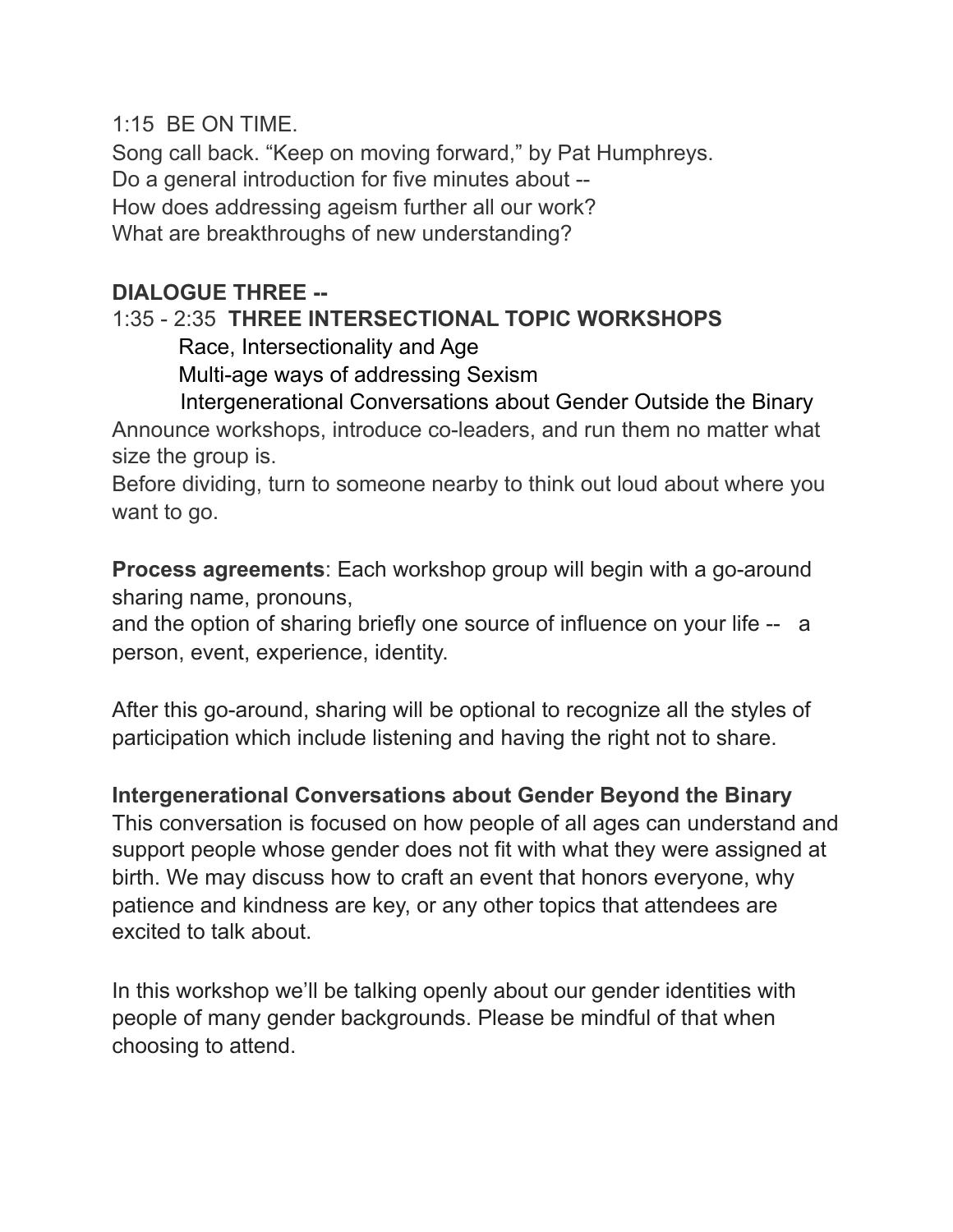#### **Intersectionality: Changing Racism, Ableism, Ageism, and all the interlocking oppressions.**

The conversation is focused on cross-age exchanges about Anti-racism work and movements.

The two main populations that are most impacted by Ageism are also impacted by many other forms of oppression. Individuals within these two groups have some of the highest rates for Mental Illness and Suicidality, sexual assault, racially motivated hate crimes, and many more form of oppression.

This conversation will be focused in several directions. There will be crossage exchanges about anti-racism work and movements There will be an honoring of the work that needs to be done around ableism and a chance to look more deeply into that. There will be

 a chance for people to share parts of their identity if they choose and spell out ways people can be allies in solidarity.

#### **Multi-age ways of changing Sexism**

-- A workshop for all ages and genders.

What would be the most fun, interesting, and informative way to talk about what things our different generations do so that we don't let sexism grind us down?

How can we stick together to make change?

What assumptions do we carry about each other as we take up the centuries long struggle together?

These questions will be offered and other questions also welcomed. We'll let the discussion follow the interests of the people who attend. Bring your own questions you always wanted to ask someone of a different age.

They might include:

Would you share an anecdote, insight or observation that comes up for you when you think of sexism and patriarchy?

How do you see your generation addressing these issues differently than another generation?

How do you want to receive respect?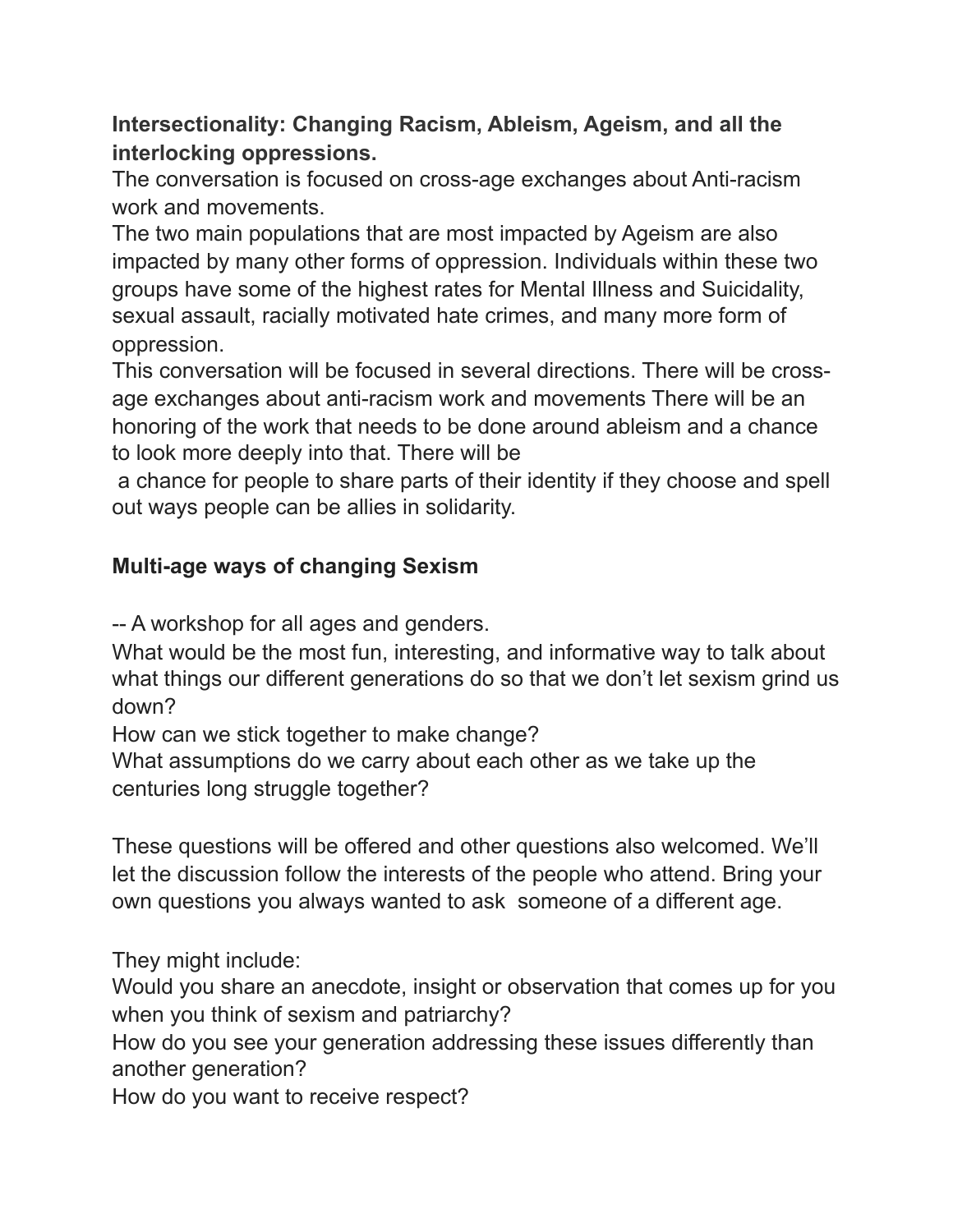AFTER WORKSHOPS

2:45. Report back for 5 min. each from topic groups.

3:00 REFLECTION UPON THE WORK WE DID TODAY

 : What will we do with the information we got today? What is a concrete way you will take this forward?

 Take five minutes to journal with option to share with a partner. WHOLE GROUP -- Would anyone be willing to share.

We also asked participants to fill out evaluation forms and specify statements that could be included in this booklet.

# **5. INSIGHTS COLLECTED FROM THE AGEISM DIALOGUES**

Quotes can be selected from this list and you can use them at your own event to spark discussion. These comments were shared either at the January day-long conference or at the February three-hour workshop.

Anonymous:

No matter how young or old you are, your thoughts should always count. I think that people shouldn't decide whether someone's interest or passions are important or unimportant based on their age.

12 year old:

When we were talking about how to be an ally, we said respect someone's opinions no matter your age. This is something that I've struggled with at school, especially with teachers just saying they are right because they're older. Respect is something is a good thing that we should all do.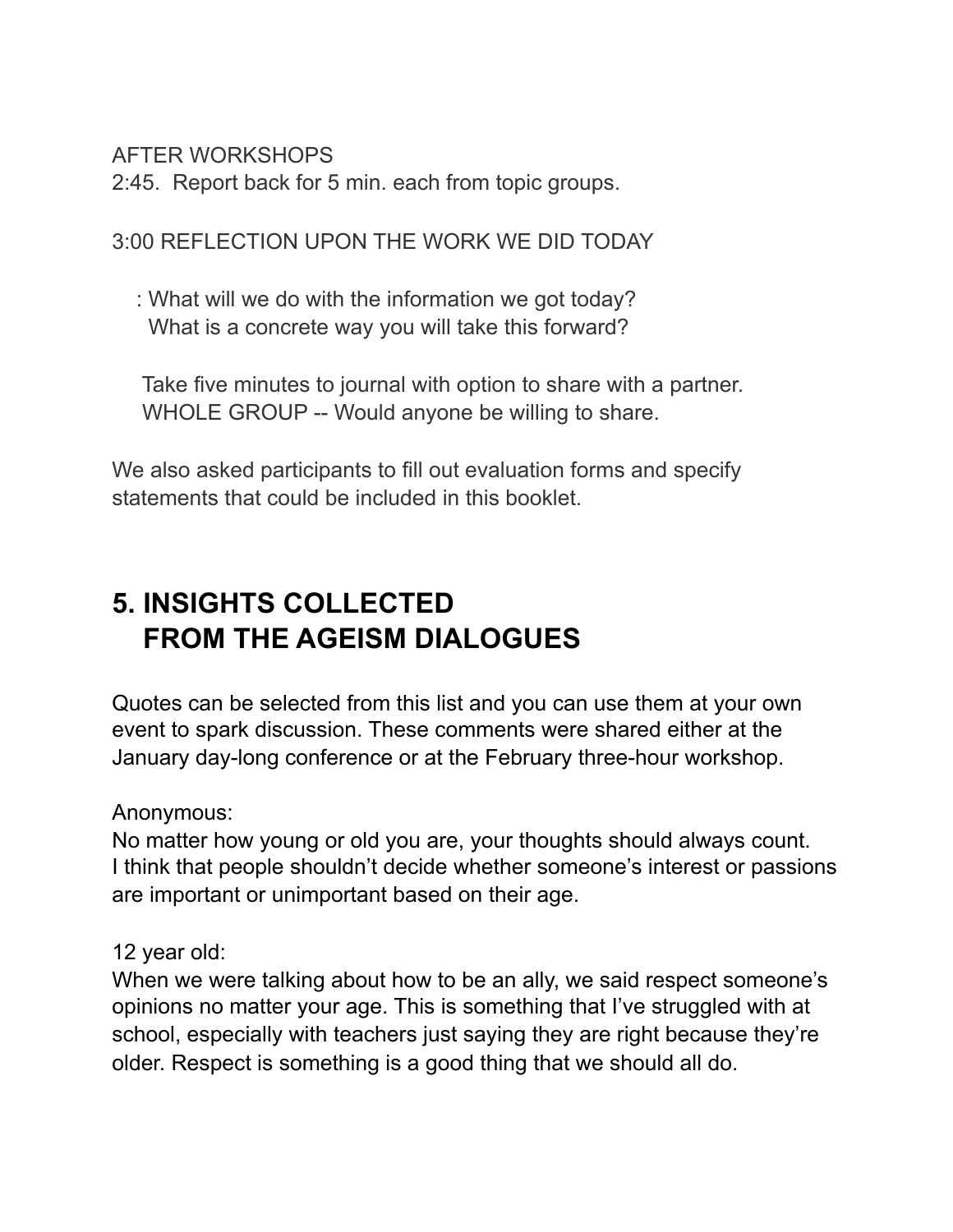#### 14 year old:

I learned that I judge people older than myself, just as much as they judge me. It's important to realize the age based judgements you're making, and understand that age isn't a limiting factor. Above all people of different ages need to be involved in the dialogue.

#### 16 year old:

Certain activist spaces feel unwelcome to young people. People feel overly surprised to see young people at meetings and they are condescending and unnaturally encouraging. This reaction comes from not many teens being involved in activism but this is partly because teens feel unwelcome in those spaces. So we need to change the spaces, make them feel more welcoming, and then more teens will come.

Don't forget how being in multiple marginalized groups can put people in a unique position that is often overlooked.

Know when to call out and when to call in. When someone breaks an agreement, don't let it slide by.

#### 25 year old:

Having an intergenerational dialogue is revolutionary, and is a form of resistance in the face of oppression. Attending the dialogue was refreshing and allowed me to ask questions that have always been on my mind, but I have never had the space to ask. It was invigorating to share experiences with different generations, and find their experience to be very similar to my own. This is a fantastic start, and I hope that this leads to more intergenerational collaboration. The one main area that I believe need to be studied is the experiences of ageism and racism, which can not happen without POC. I am inspired by the dialogue, and can't wait for more.

#### 30 year old:

It was so extremely valuable to talk about ageism, sexism, racism and other -isms in intergenerational dialogue. There are so rarely opportunities to share, across generational divides, our lived experiences around our activism work. As a young person, this is something I always crave, since I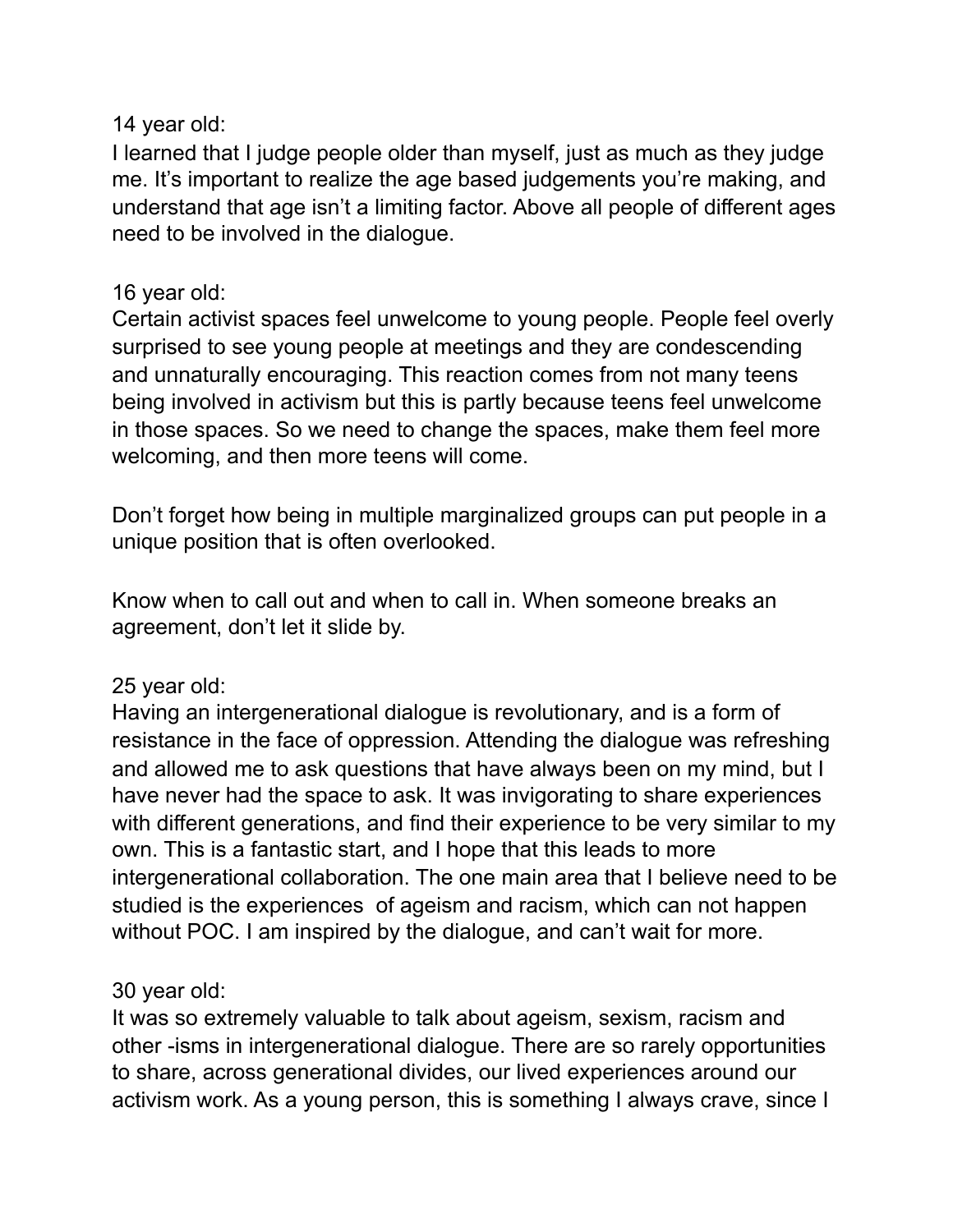have such deep respect for the warriors who came before me. The resounding takeaway of the day was the need for continued dialogue and action that is both intergenerational and intersectional. Our oppressions are all linked and our liberation is only as strong as our willingness to work together and learn across differences. We must also be vigilant in holding ourselves + our peers accountable in doing our work to dismantle the -isms within us and within our communities.

From a dialogue group of people ages 34 - 46

We see our age span as the decision-making ages who make decisions for the other groups. We admit we need input from other ages. We want to learn how to be allies.

We want to create intergenerational opportunities. We want ages to mix. We want to physically be with other ages.

We want to do deep listening and put aside biases to be able to respect the full humanity of people of all ages.

39 year old:

I want to be able to talk about my aging process without people assuming I have a problem with it.

We talked a lot about what various age groups bring to the conversation, but we didn't really touch on our limitations. Both ends of the age spectrum report often feeling dismissed or "othered", but why? What limitations or preconceived ideas are we bringing to the conversation that causes us to dismiss another person?

A man aged 68 -- "I want my core values and my life commitments -- like being at Woodstock and Vietnam protests -- to be known."

Anonymous elder:

When I was young, I felt sorry for old people and imagined they felt scared, as they plodded along to the end of their road.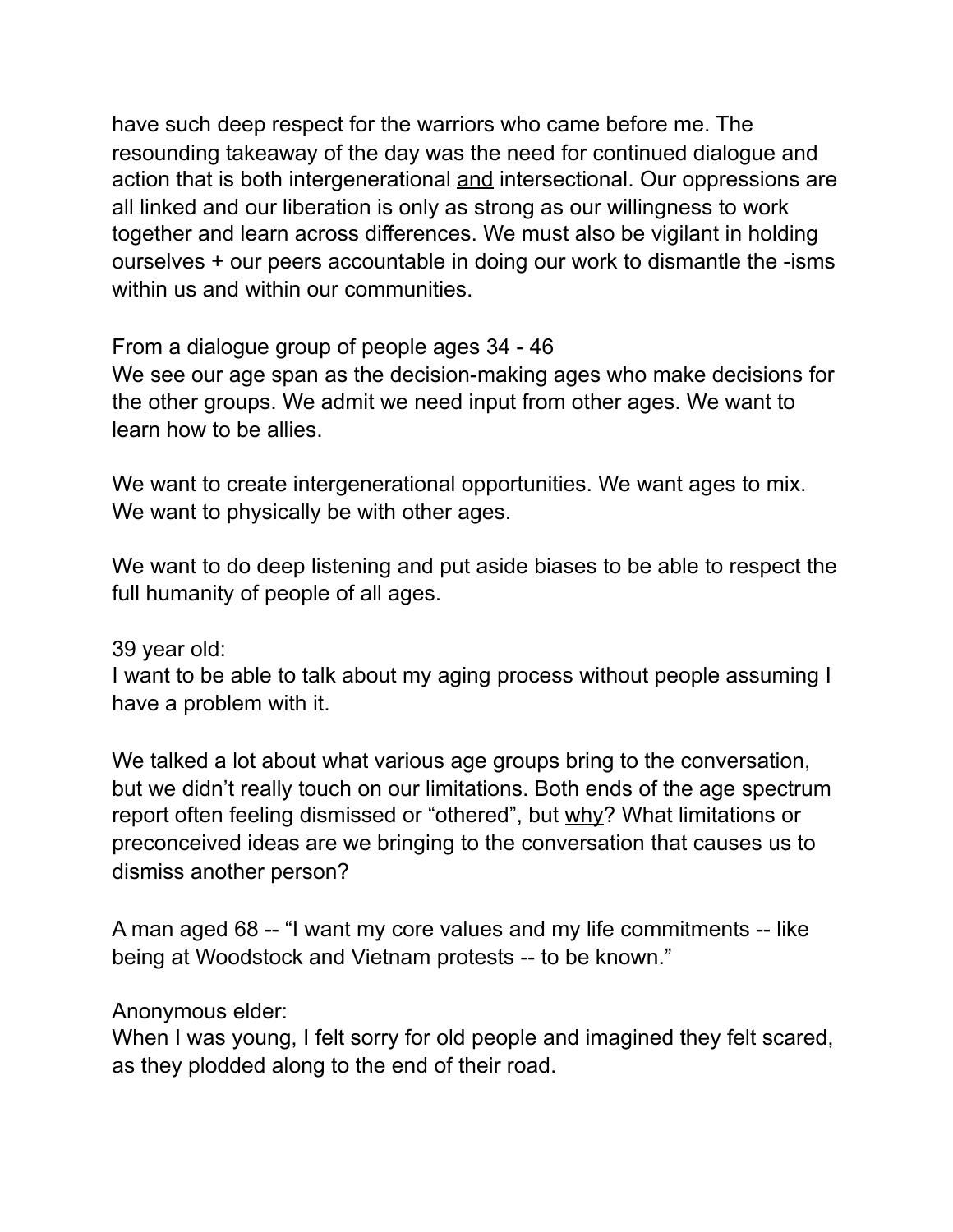Now I'm old, I've never been happier. My world has blossomed and so have I.

Another direction for discussion is to spell out assumptions and stereotypes.

What's your guess about what happens to an aging brain? Ashton Applewhite writes, "The aging process itself confers benefits on the way we think. Especially in the emotional realm, older brains are more resilient. As we turn eighty, brain imaging shows frontal lobe changes that improve our ability to deal with negative emotions like anger, envy, and fear. Olders experience less social anxiety, and fewer social phobias." (This Chair Rocks, pp. 79-80).

# **6. SOLIDARITY IN PROGRESSIVE CIRCLES ON CHANGING AGEISM**

Between generations it's essential to have a basic healthy interaction where there is a dynamic of passing history and values of activism while questioning practices, and developing new insights. It's a back and forth learning and not just one directional.

Previous generations have held up a "do this because I said so" mentality that lacked reciprocal learning. We want to have a true sharing and equality here today. We elders need to make room for refreshment, re-examination, new social inventions and overturning of customs that aren't sustainable and life-affirming."

Conference workshop leader Ahmad Abojaradeh: "I notice the assumption of progressiveness that makes it harder to engage with people and groups who think they have it figured out. I also notice the strength that comes from seeing long commitment. "Where were you when…?" We need to have these intergenerational conversations. Otherwise what has happened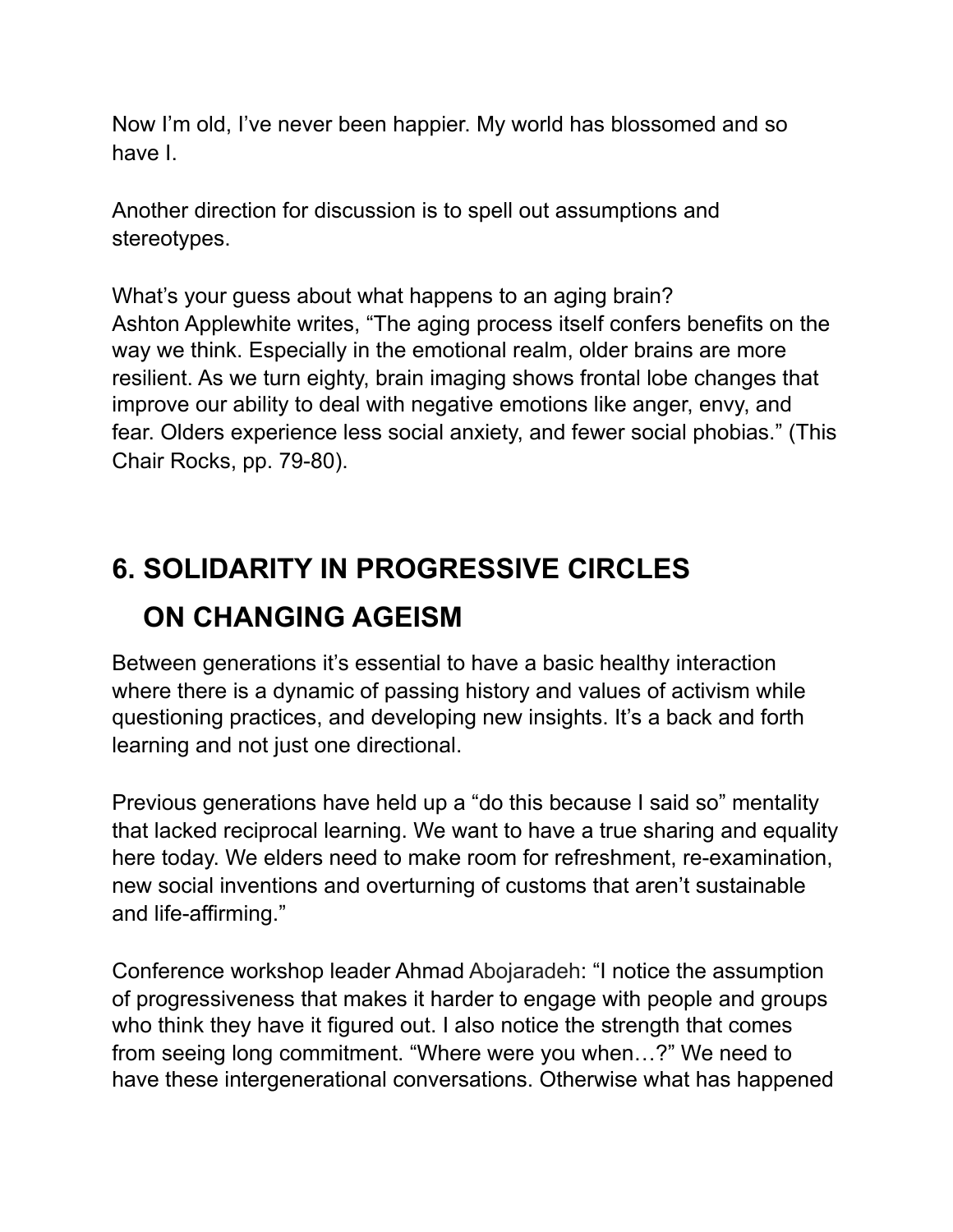will get forgotten. I want to be learning from the past, yet I don't feel comfortable asking older folks "where were you?" I want to figure out how to acknowledge where you've been all along."

Author Ashton Applewhite describes this research:

#### **EXAMPLES OF AGEISM IN PROGRESSIVE CIRCLES**

We compared experiences that we'd had so that we could learn from each other and not replicate harm. If you are leading a dialogue, you can read these stories and ask people to reflect upon them.

#### Younger person in 2018, under 18:

"Here are things I want older activists to be aware of. What I notice through comments and body language is that there's a sense that our younger generation is not expected to be in activism space. When we are, we are asked to be representative for entire age group. Or a person will talk to us in a condescending tone, and no one steps in to say they noticed this, leaving us alone with the problem."

#### **Miriam's story** written in 2018, age 88:

In this very difficult period with Trump and the Republican Party in power, I want to tell people about my experience with McCarthyism. I want to be able to relate some of my experiences in dealing with the Cold War, the time that I had to secretly go into Poland to be part of a World Youth Festival, and how I was eventually called before the House Un American Committee. I want them to know that unfortunately Trump represents the worse of many reactionary periods in this country and that the Cold war made it a "crime" to go to Poland, the Soviet Union etc but I and many others resisted. and eventually defeated Nixon. It was a struggle, it was hard but we persisted.

I want to remind younger people that it is important to know our history and learn from those who have been active participants in change, the ups and downs and the lessons learned.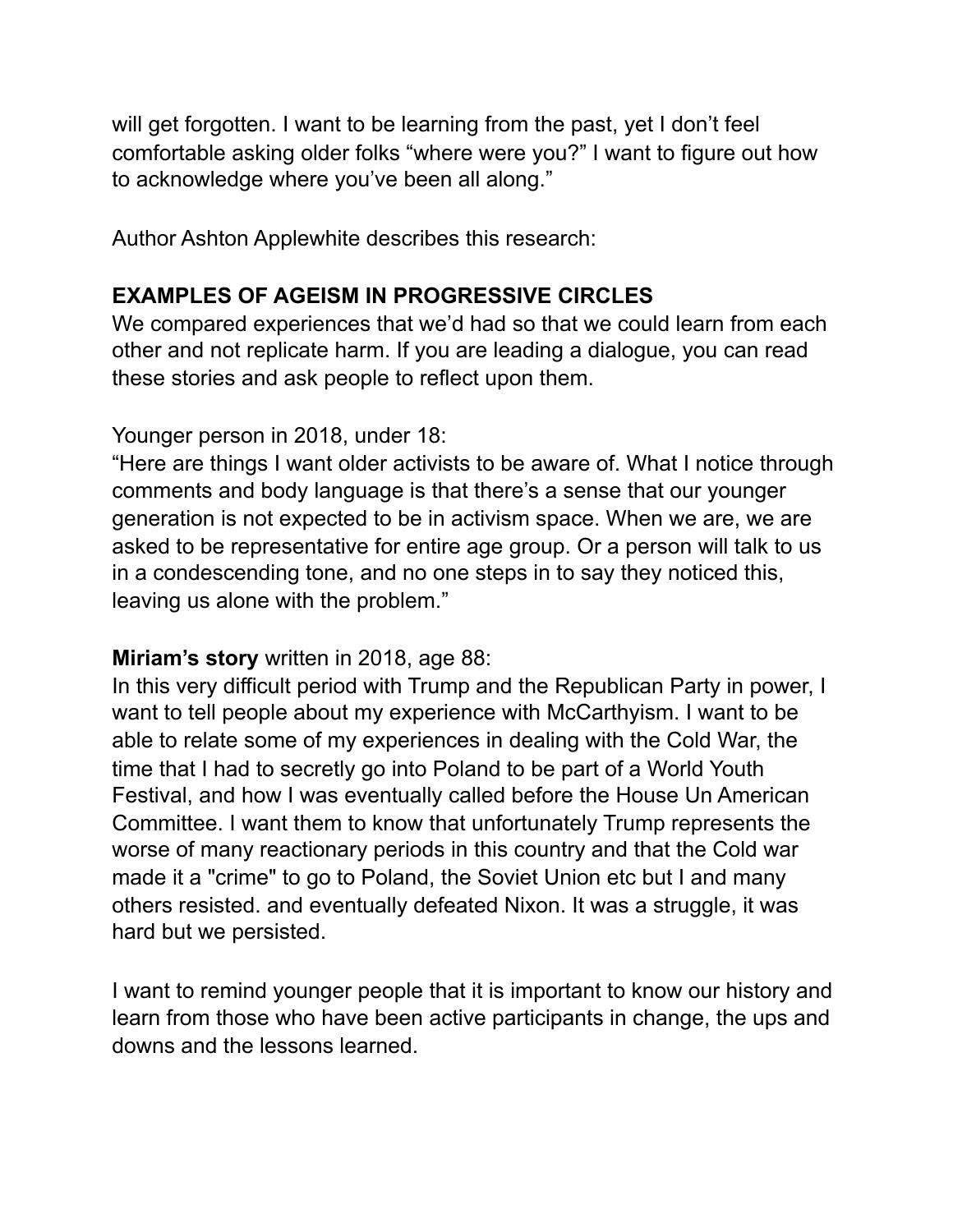I did much more after the festival. I have been an activist with women's issues, racism and raised 3 children who all do socially responsible work.

I moved to the Boston area to be closer to my family. I became active in a progressive Jewish organization. The members of this inter generational organization were welcoming but never attempted to find out about my years of being a leader and activist. They were surprised that my husband and I moved into activity so quickly and became involved in various committees. I did eventually get acknowledgement from one member of the Mid East Committee that I had knowledge of organizational structures and some of the power and control issues the organization was dealing with.

It is particularly difficult to be involved when people speak with each other and hearing issues make it difficult to be involved. Even when you ask people to speak up, they tend to eventually ignore the issue. As a result one gives up and becomes more of a listener. If there is to be true inter generational work there has to be sensitivity about accessibility, and a readiness to listen to one another. We have much to learn from each other.

Young people I know are now engaged in direct action. They are showing us all that protest and organizing in the streets and in front of established organizations is having an impact. I am impressed with the diversity and the desire to reach out to all young people of diverse backgrounds. The energy and enthusiasm gives me hope.

My experiences are varied. The best I have had recently was my husband and I visited our 21 year old grandson at his College, Prescott, in Arizona. He was thrilled for our visit and the highlight was sitting in on a class. The class was Marxism, and how events are analyzed using a Marxist analysis. We were welcomed to participate and the class was wonderful. The students were thoughtful and engaged and we both spoke up when appropriate. Our grandson told us that his classmates thought we were "cool". Our grandson is interested in me, my experiences as an activist and is very proud of me.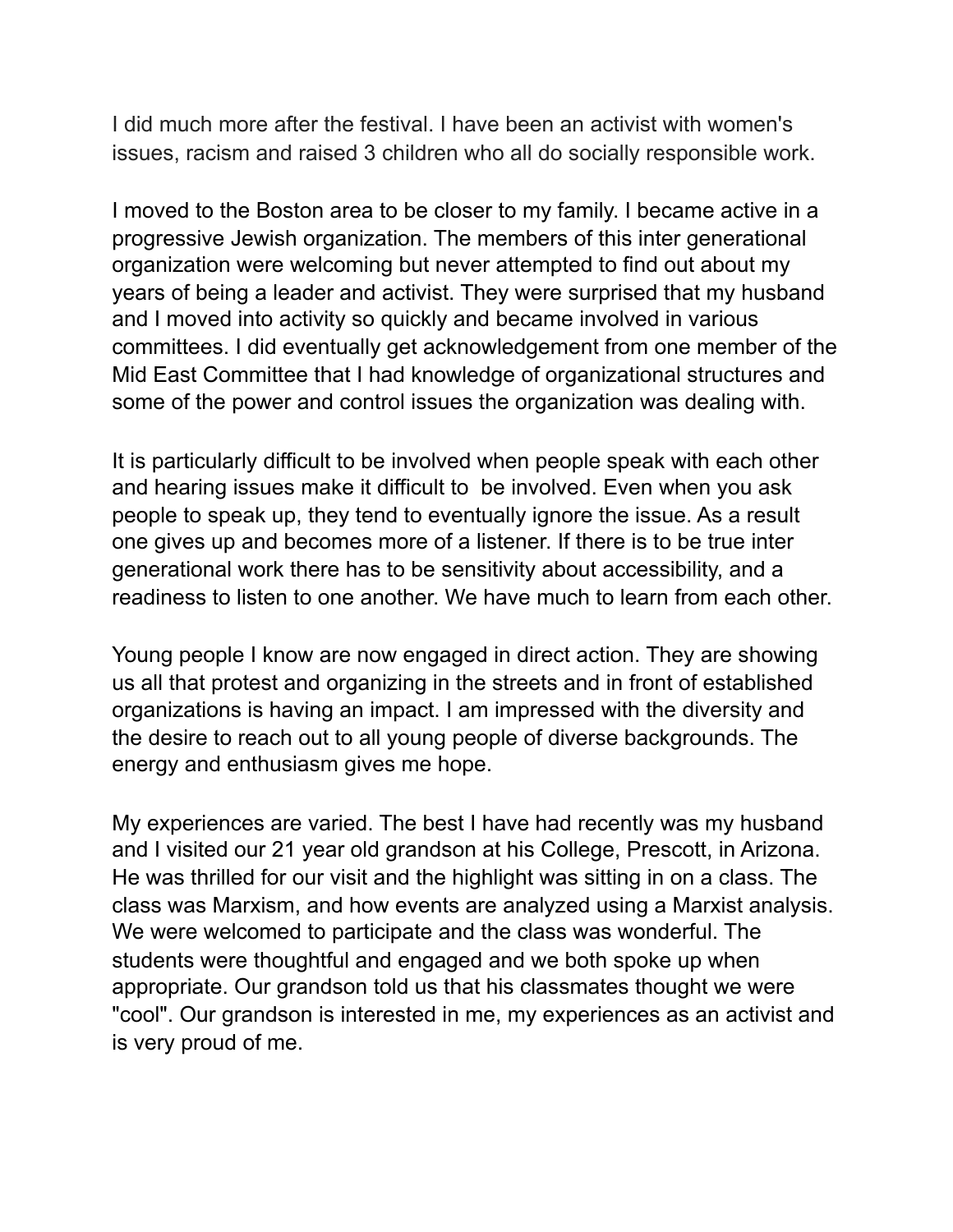#### HOW TO STEP IN WHEN THERE IS BIAS: EXAMPLE OF AN INTERVENTION

Here is an experience that happened to me in the town I live in, and how I reacted. My intention was to draw an inclusive circle.

In the spirit of collaboration, I approached a man in his thirties who was new to the area and had started a social justice group. I wanted to tell him about a vibrant progressive group that I'm part of -- Traprock. I wanted to meet him.

Before I'd said very much at all, he said, 'You gray-hairs want us to come in and get us to join what you're doing because you're not able to get many people.' I was shocked. No one had ever stigmatized me that way before.

I had to quickly react to what was going on. Staying calm, I tried to give him information that could contradict his assumptions. I said, 'Actually our group is very strong and we have plenty of members. We're not looking for more help, but I wanted you to know about us. We've been doing work in this county since 1978."

Do you have a story of ageism you've seen in activist circles?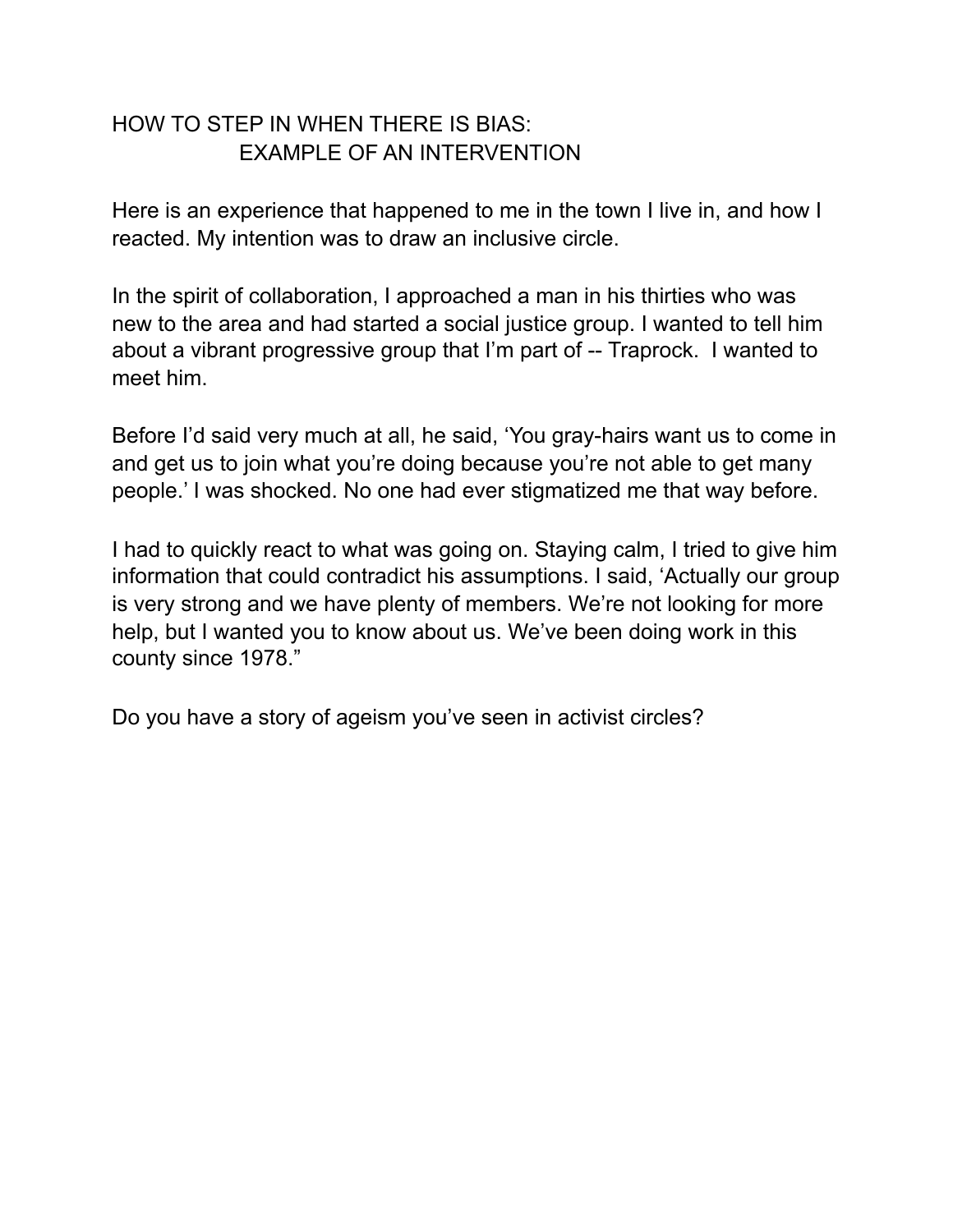#### **CLOSING**

We are passing the power on. We hold a vision of each person making contributions consciously to the long line of people before us and coming after us.

In a song called *Ancestors*, I write about this:

 *We are standing on the shoulders of the one who came before us. They are giving us their courage, and they say we are glad you're in this world. May the strength of the ancestors encircle you. And may this strength stay with you your whole life through. May the strength of the ancestors encircle you.*

It is available to listen to or download at [http://sarahpirtle.com/hope-sings/](http://sarahpirtle.com/hope-sings/ancestors.htm) [ancestors.htm](http://sarahpirtle.com/hope-sings/ancestors.htm)

"Our society throws away our elders. And they have so much to offer us, so much knowledge about what it is to be human, to grow, suffer, love. The longer you live, the more experience you have. So our elders are like a living library that we can access at any time. In indigenous societies, the young welcome what the elders pass on. They know where the wisdom lies." --Louise, Concord, MA

May we who are currently the younger ones, And we who are currently in the middle of the age span, And we who are the elders Open to the insights and perspectives of each person And thereby strength the power we pass on.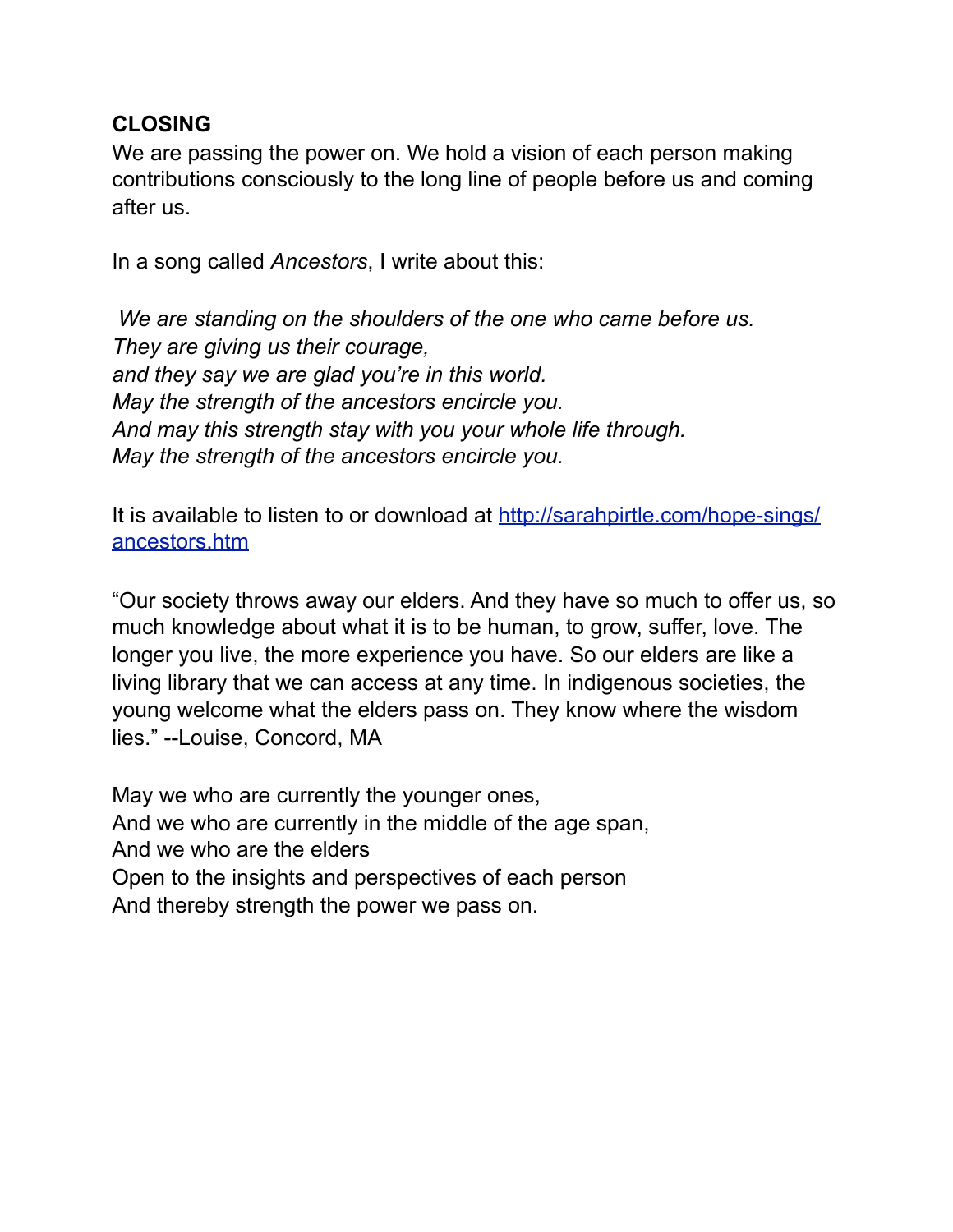# **7. RESOURCES**

Ashton Applewhite wrote this highly recommended book -- *This Chair Rocks: A Manifesto Against Ageism*. Networked Books, 2016.

Ann Brenoff writes in her online article, "Ten Microaggressions Older People will Recognize Immediately:"

Complaints about microaggressions — the small everyday slights (intended or otherwise) that harbor an underlying attitude of racism, sexism or homophobia — have been making the rounds of college campuses and workplaces. Microaggressions are things like touching a black man's dreadlocks or asking an Asian student where she's *really* from after she tells you "Queens."

But what's missing from the national conversation are the microaggressions of ageism — the subtle things people say and do that show a bias against older people. Microaggression[s impact older people in](http://agingandwork.bc.edu/blog/the-costs-of-age-related-microaggressions/)  [the same ways they do members of racial and ethnic minorities](http://agingandwork.bc.edu/blog/the-costs-of-age-related-microaggressions/) — eroding self-esteem, causing distress and worst of all, closing doors to opportunities that should be open. A joke isn't funny if it harms people.

#### Example: **The tone of voice you use.**

Older people are not all hard-of-hearing. You don't need to shout at them or use the same voice you would use with a small child. No one likes being patronized. According to research reported in the *Journal of Nonverbal Behavior*, young adults give directions differently to 65-year-olds than they do to 21-year-olds. Specifically[, they speak to older adults more slowly and](http://www.prevention.com/mind-body/emotional-health/steps-handle-patronizing-people)  [in higher-pitched voices](http://www.prevention.com/mind-body/emotional-health/steps-handle-patronizing-people) - two speech patterns associated with being patronizing, notes Prevention. "When adults talk to you the way they do to a two-year-old, they're presuming you're not fully competent, and that's demeaning," study co-author Jessica Hehman, assistant professor of psychology and director of the Psychology of Aging Lab at the University of Redlands, told Prevention.